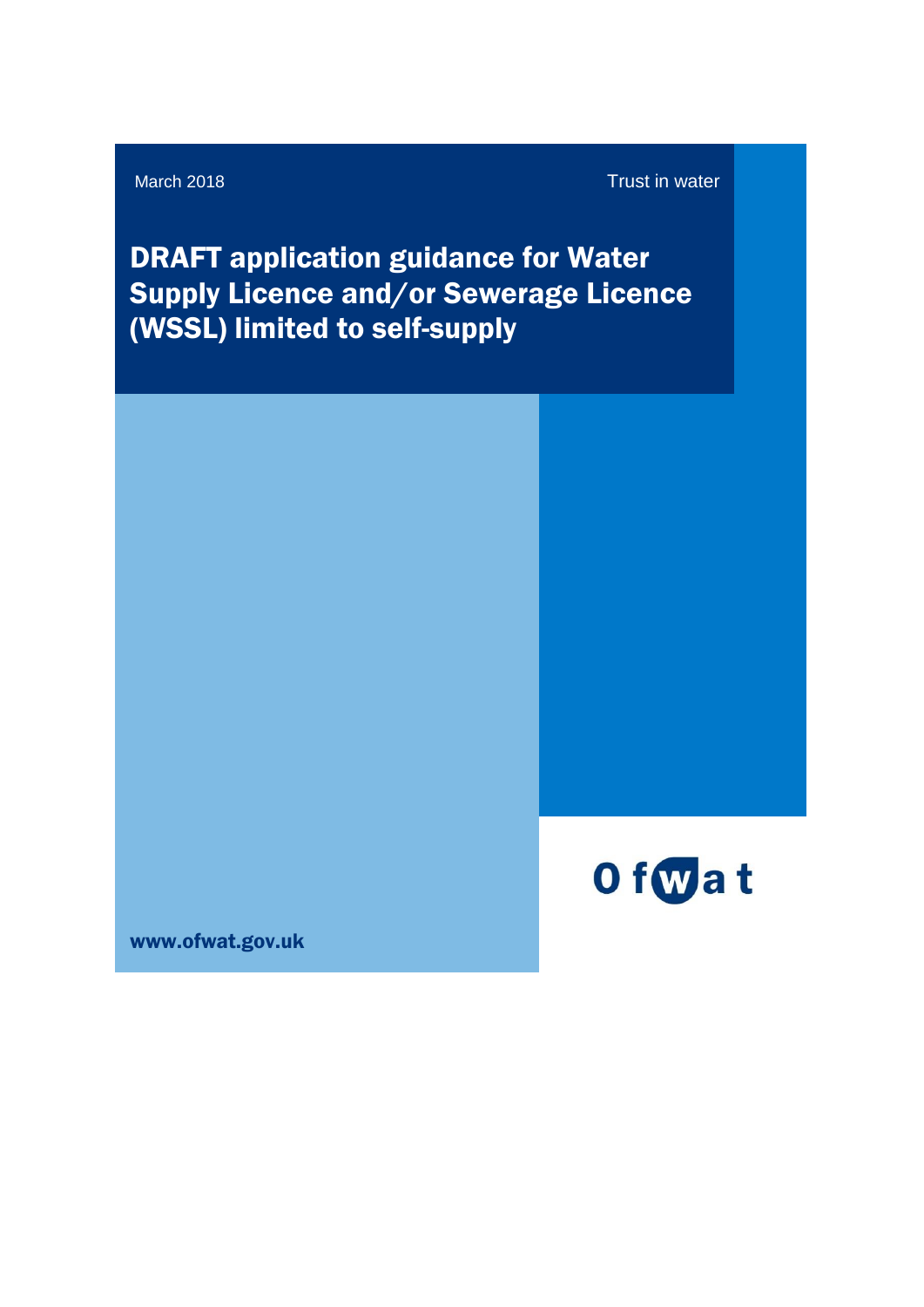# About this document

This guidance is designed to assist those applying for water supply licences and/or sewerage licences (collectively and individually referred to as WSSLs) limited to selfsupply. We will review and update this guidance, where necessary, to ensure that it remains fit for purpose. For those wanting more detail to decide whether or not to apply for a WSSL limited to self-supply, please refer to the information published on our [website.](https://www.ofwat.gov.uk/regulated-companies/markets/business-retail-market/water-supply-sewerage-licences/)

Please note, this document sets out our understanding of the applicable law. This document is not a substitute for reading and understanding that applicable law. The document should be read in conjunction with relevant legal instruments and case law. Anyone in doubt about how they may be affected should seek independent legal advice.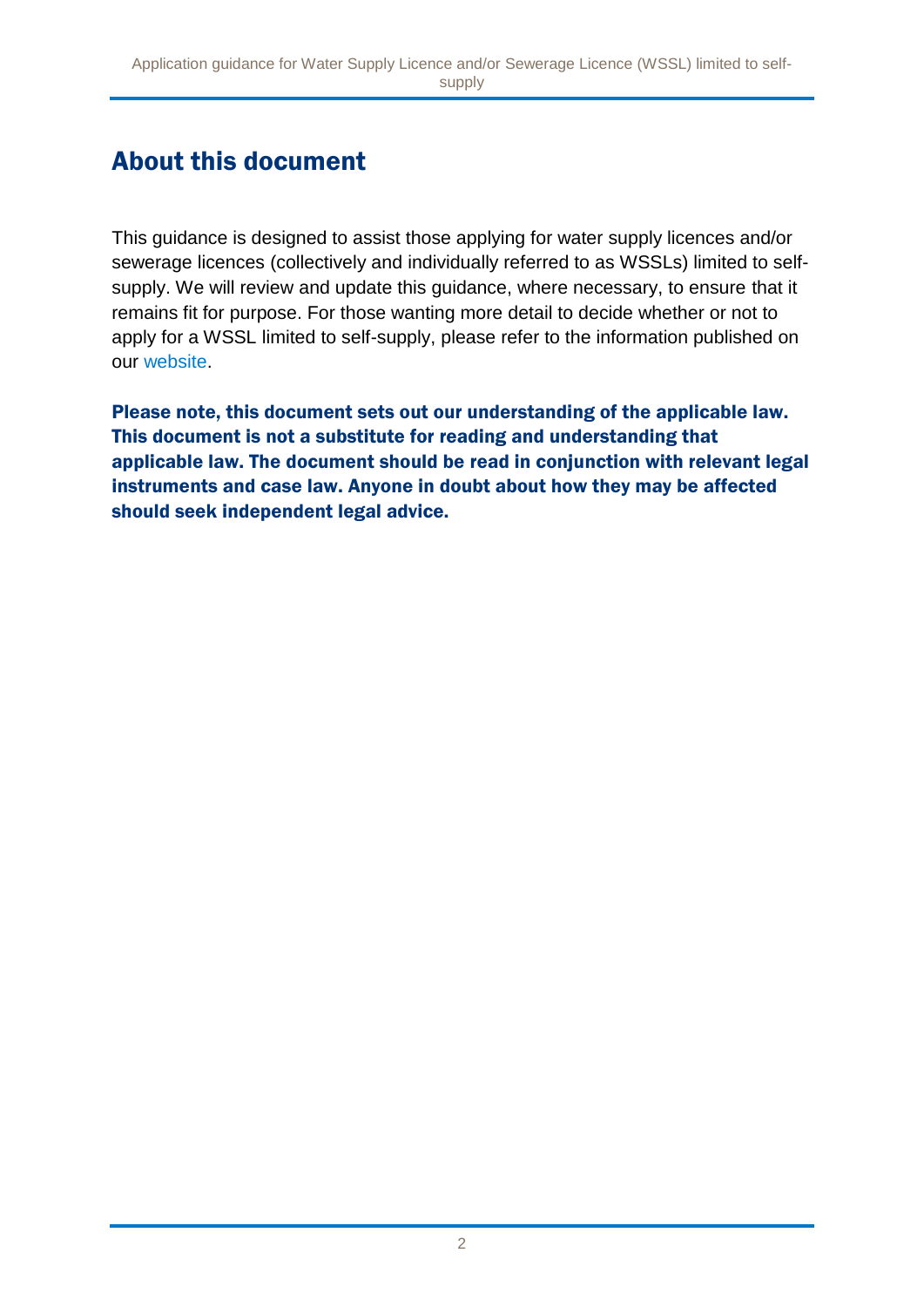# **Contents**

| 1 <sub>1</sub> | Introduction                                       | 4  |
|----------------|----------------------------------------------------|----|
|                | 2. Self-supply                                     | 6  |
|                | 3. The licence application process                 | 13 |
|                | 4. The application form and supporting information | 21 |
|                | Glossary of terms                                  | 31 |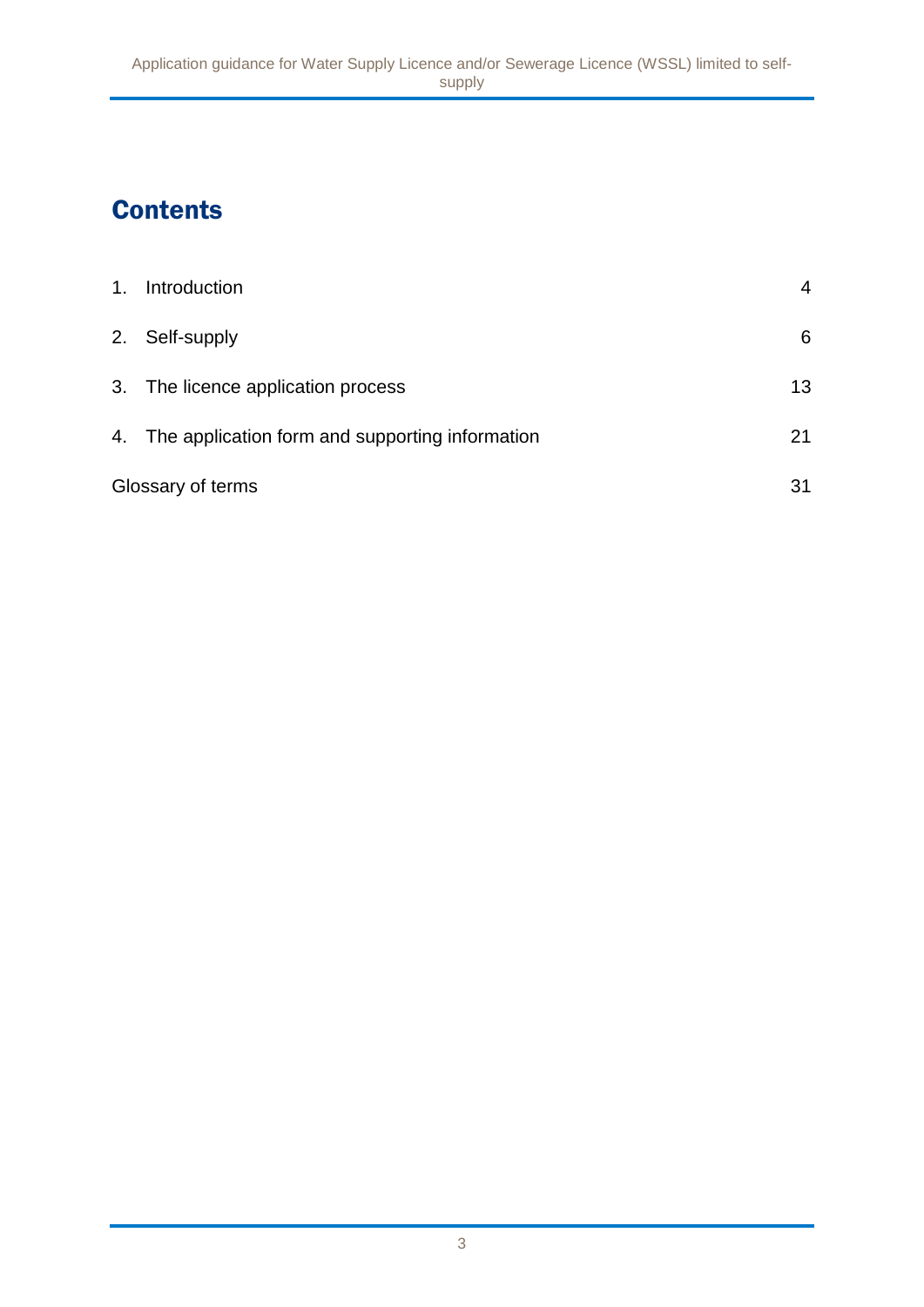# 1. Introduction

## 1.1 Structure of this guidance

This guidance is structured as follows:

- Chapter 2 provides background on the WSSLs limited to self-supply and provides information on the legal obligations of licensee limited to self-supply operating in the business retail market.
- Chapter 3 describes the application process including the requirements on the applicant and the stages of the assessment process.
- Chapter 4 provides guidance to applicants in completing the application form and the supporting information required.

# 1.2 Background

The Water Act 2014 (WA14) introduced a number of measures to reform the water sector in England and Wales. From April 2017, these reforms resulted in:

- changes to the water supply licensing regime by removing the thresholds applicable to eligible customers served by an appointed company and operating wholly or mainly in England (eligible English customers), allowing a larger number of eligible business, charity and public sector customers ("Business Customers") in England and Wales to choose who supplies them<sup>1</sup>;
- the introduction of a sewerage licensing regime for English business customers;
- the introduction of a licence limited to self-supply (where the water supply or sewerage system of an undertaker operating wholly or mainly in England is used); and
- a new regulatory regime for the use of appointed companies' water supply systems and/or sewerage systems through the use of market codes.

As of April 2017 when the expanded retail market opened, eligible English customers have been able to choose their retail supplier for both water supply and sewerage services. All retailers who wish to participate in this larger market must apply for and

<sup>1</sup> <sup>1</sup> The threshold amount prior to the WA14 (i.e. the total quantity of water estimated to be supplied to the premises annually by the licensee) was not less than 5 megalitres (M) in relation to premises supplied with water using the supply network of an appointed water company whose area is wholly or mainly in England and not less than 50 Ml in relation to premises supplied with water using the supply system of an appointed water company whose area is wholly or mainly in Wales.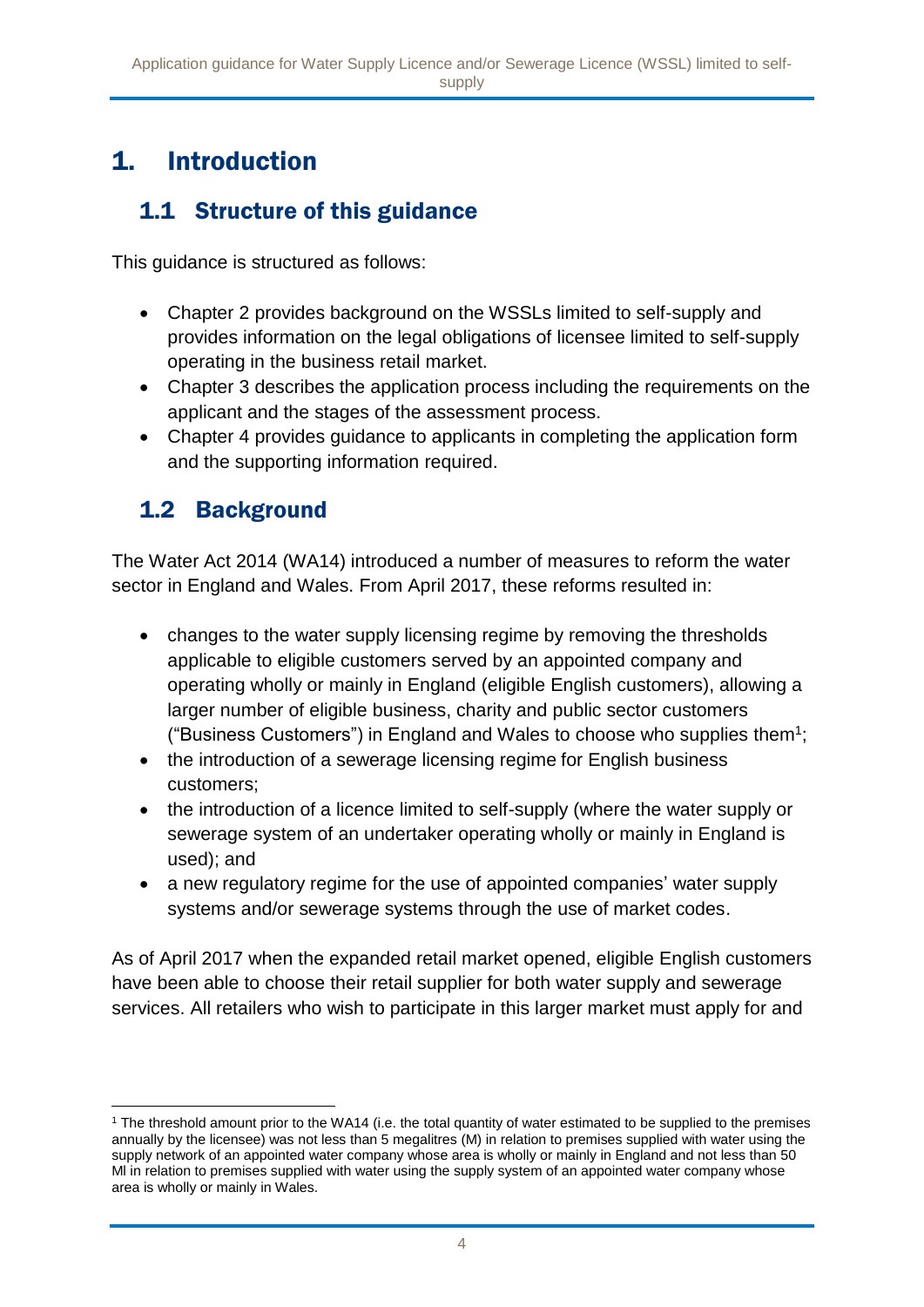be granted a WSSL(s) with a retail authorisation. Eligible English customers are also able to choose to act as their own retailer by having a WSSL limited to self-supply.

For those business customers who use the water supply system of an appointed company whose area is wholly or mainly in Wales, the scope of the retail market has remained as it was prior to the WA14, reflecting the policy position of the Welsh Government. This means that those business customers who use the supply system of an appointed company whose area is wholly or mainly in Wales and who meet the 50MI threshold requirement<sup>2</sup> will continue to be able to choose a different supplier for water retail services (eligible Welsh customers). All retailers who wish to participate in this market will have to apply for and be granted a WSSL with a restricted retail authorisation allowing them to provide only water retail services to eligible Welsh customers. It will not be possible for a WSSL to provide sewerage services to these customers. It is also not possible to use a WSSL limited to self-supply for supplying water to eligible Welsh customers.

The WSSL incorporates [standard licence conditions,](https://www.gov.uk/government/uploads/system/uploads/attachment_data/file/508326/wssl-licence-conditions-2016.pdf) which are published by the Secretary of State in consultation with Welsh Ministers. If a licensee fails to comply with its licence conditions, enforcement action may be taken against it by Ofwat or the Secretary of State and, ultimately, its licence may be revoked.

1

<sup>2</sup> See previous footnote.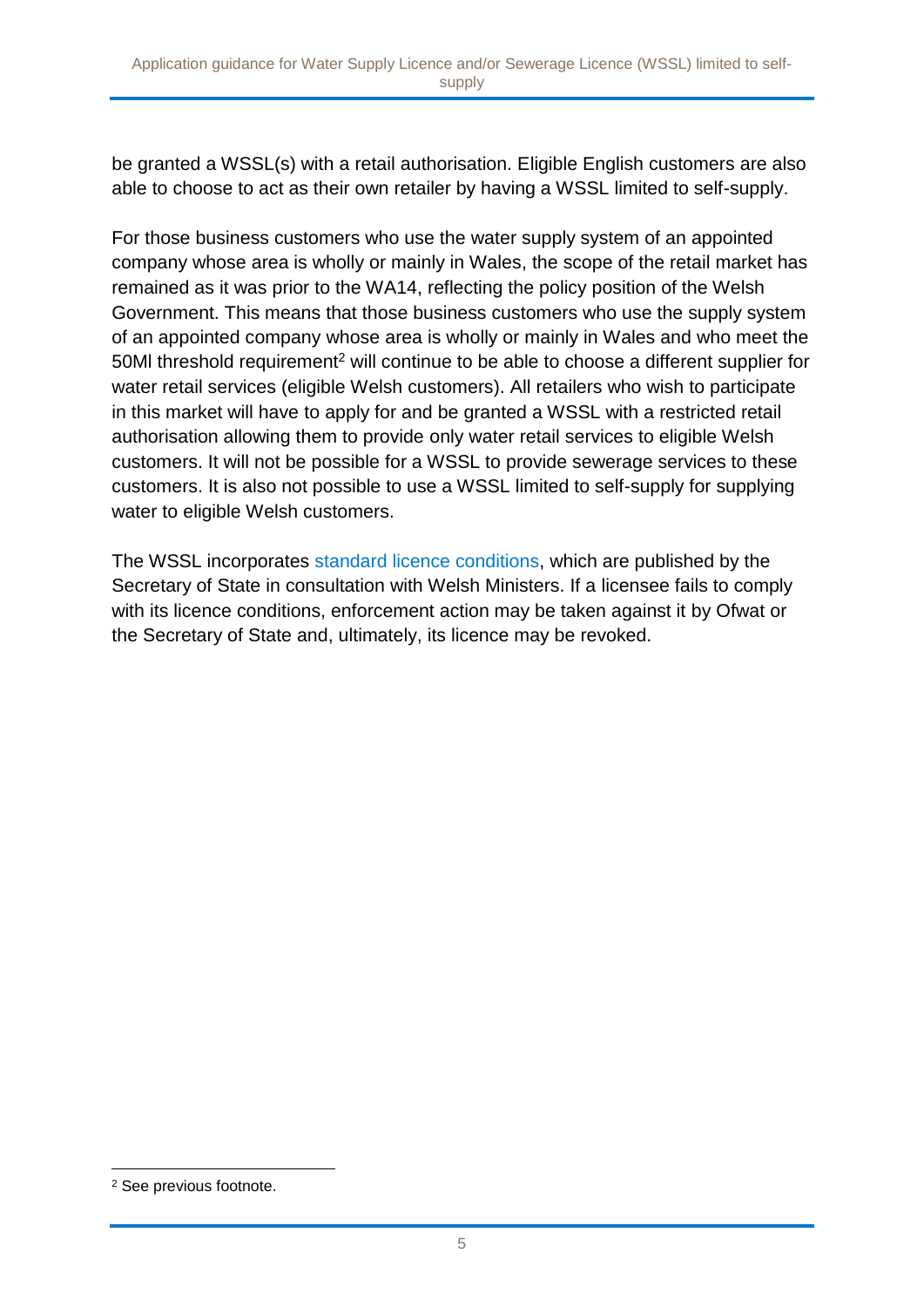# 2. Self-supply

A licensee limited to self-supply can only supply its own premises and the premises of people or companies associated with it. Licensees limited to self-supply are not able to supply retail services to premises of third parties, such as supplying other business customers unrelated to its business.

This chapter provides further information about the obligations of operating as a licensee limited to self-supply.

A WSSL limited to self-supply can only be granted to supply premises supplied or served using the supply or sewerage system of an appointed company whose area of appointment is wholly or mainly in England. A WSSL limited to self-supply is not available to provide services to premises supplied using the supply system of an appointed company whose area of appointment is wholly or mainly in Wales.

# 2.1 Potential benefits of self-supply

There are a range of benefits that self-supplying may bring to business customers who decide self-supply is the most suitable option for them in the business retail market. These benefits include:

- potential cost savings (in that licensees limited to self-supply pay the wholesaler directly and therefore do not pay the margin a retailer may add to the wholesale charges);
- acquiring certain rights within the business retail market arrangements (including membership and voting rights in the running of the Market Operator Services Limited (MOSL); and
- being able to fully manage its own usage and data.

# 2.2 Supplying itself and associated persons

A licensee limited to self-supply must not use the water supply system or the sewerage system of an appointed company for the purpose of supplying water or providing sewerage services to the premises of anyone other than the licensee, or persons associated with the licensee. The reference to 'persons associated with the Licensee' must be interpreted in accordance with paragraphs 11 and 12 of Schedule 2A of the Water Industry Act 1991 (WIA91) in relation to water supply services and paragraphs 8 and 9 of Schedule 2B of the WIA91 in relation to sewerage services. These state:

"For the purposes of this Schedule, a person (A) is associated with a Licensee (L) if: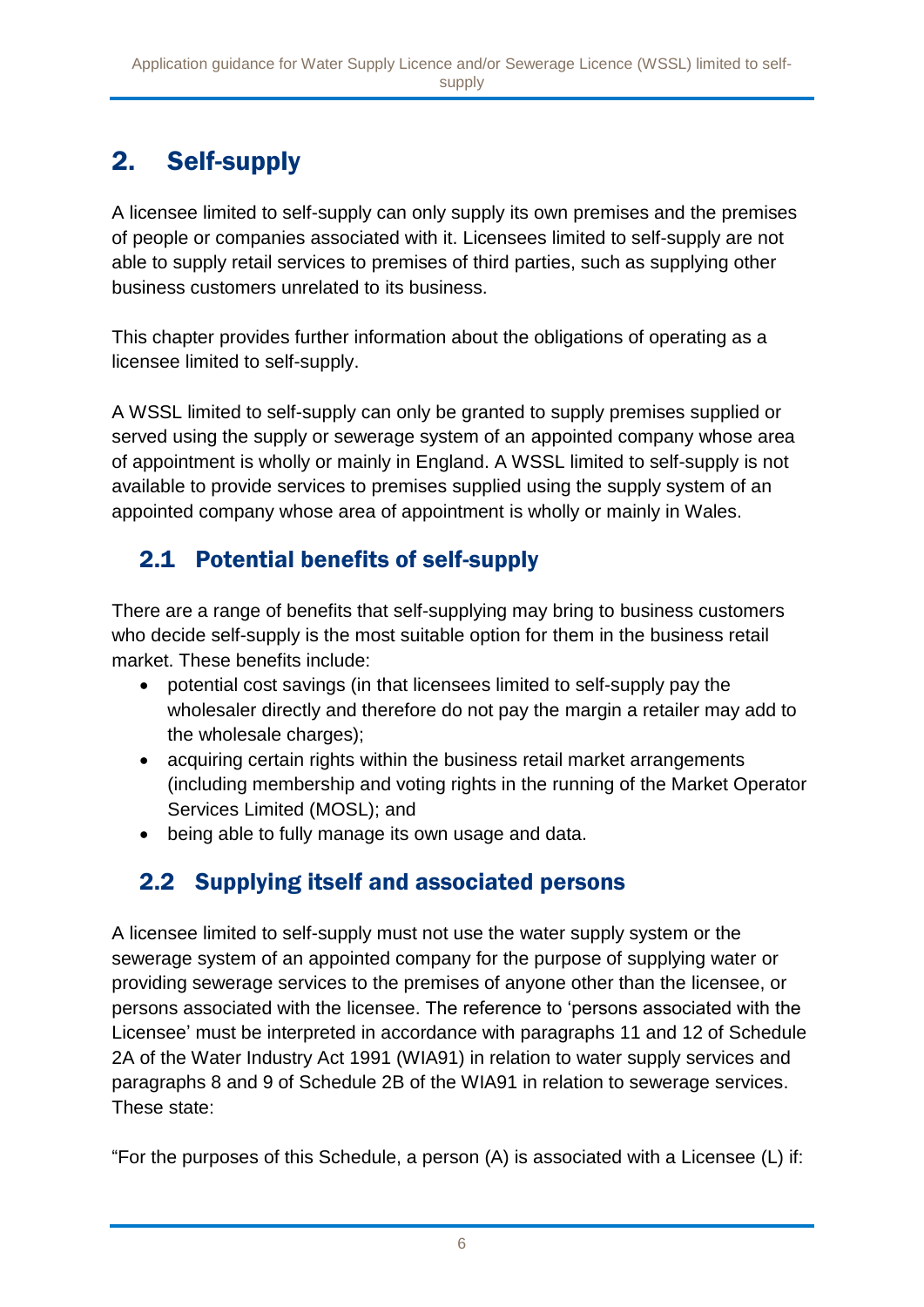- (a) where A and L are bodies corporate, one of them is a subsidiary of the other or both are subsidiaries of the same body corporate;
- (b) where A or L is an individual or an unincorporated association and the other is a body corporate, that individual or unincorporated association controls the other or a body corporate of which the other is a subsidiary<sup>3</sup>;
- (c) A is a partnership of which L is a member." 4

# 2.3 Operating as a licensee limited to self-supply

Opening the expanded business retail market required new systems, licences, rules and processes to enable eligible businesses to engage with the market, and for new licensees and licensees limited to self-supply to enter the market. These place certain requirements on market participants including licensees limited to self-supply, which are further detailed in the following sections.

Licensees limited to self-supply will not be provided with retail services, such as billing, and therefore will be responsible for providing its own retail water services including:

- reading its own meter or meters for the business premises;
- submitting the meter readings to the wholesaler; and
- talking to the wholesaler when required.

As detailed below, licensees limited to self-supply operating in the market are also required to:

- produce, and keep up to date, a list of associated persons and publish the most up to date list on its website;
- manage wholesale billing from the wholesaler; and
- understand all relevant documentation about the business retail market, including the:
	- o [legal and regulatory framework;](https://064f1d25f5a6fb0868ac-0df48efcb31bcf2ed0366d316cab9ab8.ssl.cf3.rackcdn.com/wp-content/uploads/2017/02/Legal-framework-for-retail-market-opening-updated-February-2017.pdf) and
	- o market codes. The market codes that govern and underpin the new market are discussed in section 2.5.

## 2.4 Standard licence conditions

A WSSL incorporates a set of standard licence conditions which place a series of obligations on the licensee. A WSSL limited to self-supply cannot be used to serve customers other than associated persons. We therefore modify the [standard licence](https://www.gov.uk/government/uploads/system/uploads/attachment_data/file/508326/wssl-licence-conditions-2016.pdf) 

<sup>1</sup> <sup>3</sup> "Subsidiary" has the meaning given by section 1159 of the Companies Act 2006.

<sup>4</sup> This must be read with sections 450(1) to (4) and 451(1) to (3) of the Corporation Taxes Act 2010 (control of a company) – see sections 11 and 12 of Schedule 2A WIA91.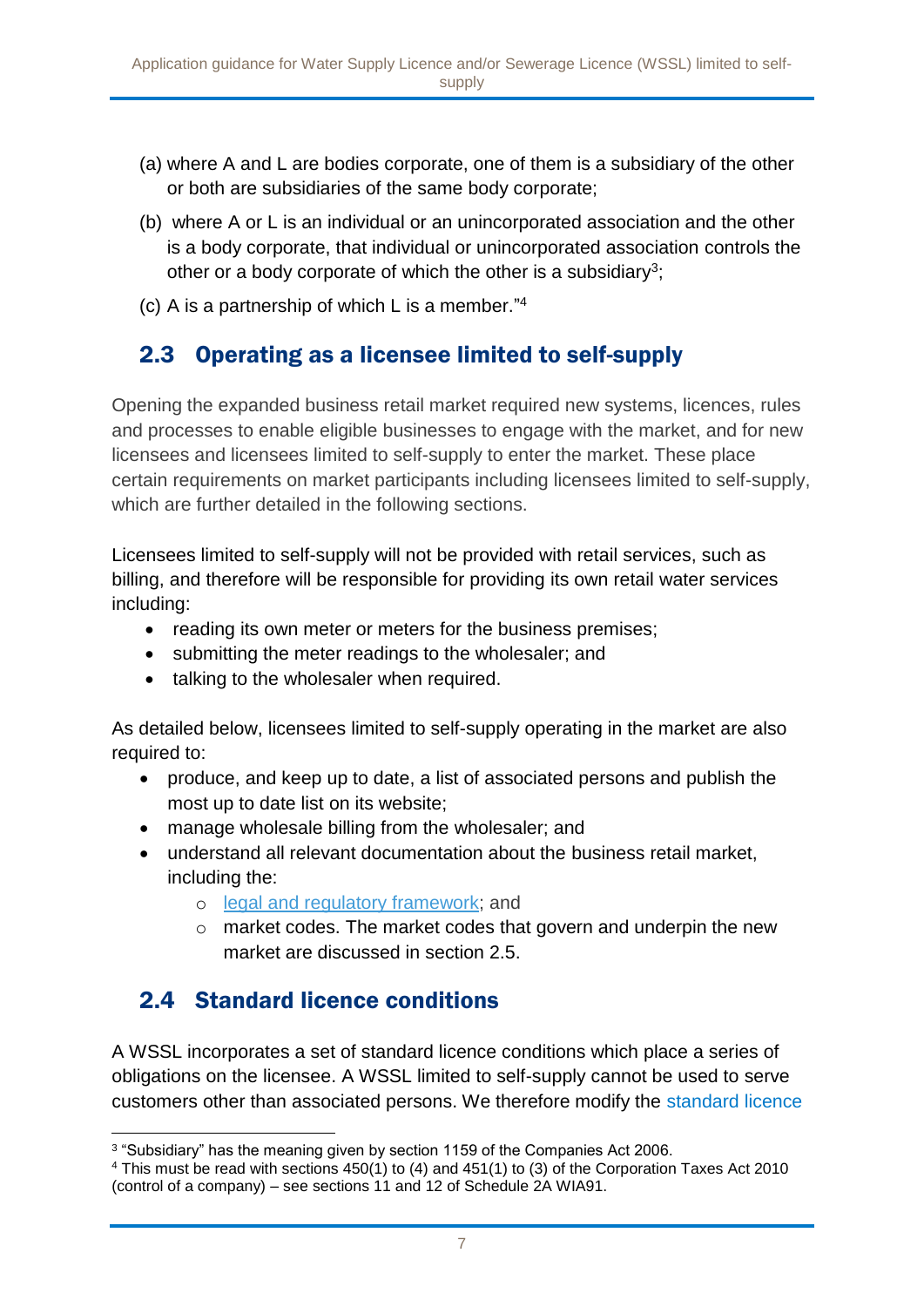[conditions](https://www.gov.uk/government/uploads/system/uploads/attachment_data/file/508326/wssl-licence-conditions-2016.pdf) for a WSSL limited to self-supply to include a special condition that provides that the licensee may only use its retail authorisation to supply its own premises and those of its associated companies.

We also modify the standard licence conditions to reflect that a licensee limited to self-supply is not subject to some of the obligations of a licensee under the regulatory framework. For example, a licensee limited to self-supply does not need to adhere to the [Business Customer Protection Code of Practice,](https://064f1d25f5a6fb0868ac-0df48efcb31bcf2ed0366d316cab9ab8.ssl.cf3.rackcdn.com/wp-content/uploads/2017/03/Customer-Protection-Code-of-Practice.pdf) but is required to publish a list of its associated persons that will be supplied under the WSSL limited to self-supply. Details of these modifications to the standard licence conditions can be found in Table 1 below.

#### Table 1: Modifications to the standard licence conditions for WSSLs limited to selfsupply

| <b>Part</b>    | <b>Relates to</b>                   | <b>Summary of licence</b><br>condition                                                                                                                                                                                                         | Exclude/<br>modify | <b>Reasoning</b>                                                                                                                                                                                                                                    |  |  |  |  |  |
|----------------|-------------------------------------|------------------------------------------------------------------------------------------------------------------------------------------------------------------------------------------------------------------------------------------------|--------------------|-----------------------------------------------------------------------------------------------------------------------------------------------------------------------------------------------------------------------------------------------------|--|--|--|--|--|
|                | <b>Part A</b>                       |                                                                                                                                                                                                                                                |                    |                                                                                                                                                                                                                                                     |  |  |  |  |  |
| $\overline{4}$ | Certificate<br>of<br>adequacy       | Requirement to submit<br>an annual certificate in<br>the prescribed form to<br>confirm the licensee<br>can still meet its<br>obligations under the<br>licence and statute,<br>and has sufficient<br>product and public<br>liability insurance. | Exclude            | No unassociated customers<br>are exposed to the risk of a<br>licensee limited to self-supply<br>ceasing to trade. Wholesalers<br>are protected by credit<br>provisions within the<br><b>Wholesale Contract and</b><br><b>Wholesale Retail Code.</b> |  |  |  |  |  |
| $\overline{7}$ | Arm's<br>length<br>transaction<br>S | Requirement that all<br>transactions with an<br>appointed company<br>are undertaken at<br>arm's length including<br>no undue preference<br>being shown to an<br>appointed company to<br>which a licensee is<br>associated.                     | Exclude            | As the licensee is only<br>purchasing from an appointed<br>company to supply itself<br>and/or associated persons, no<br>other retailer requires<br>protection from discriminatory<br>practices.                                                     |  |  |  |  |  |
| 8              | Provision<br>of<br>information      | Modify<br>Requirement for the<br>licensee to provide<br>information to Ofwat<br>that Ofwat reasonably<br>requires for the<br>purpose of carrying out<br>its functions under the<br><b>WIA91.</b>                                               |                    | This is modified to include a<br>requirement for the licensee to<br>publish a list of associated<br>persons that will be supplied<br>under the WSSL limited to<br>self-supply.                                                                      |  |  |  |  |  |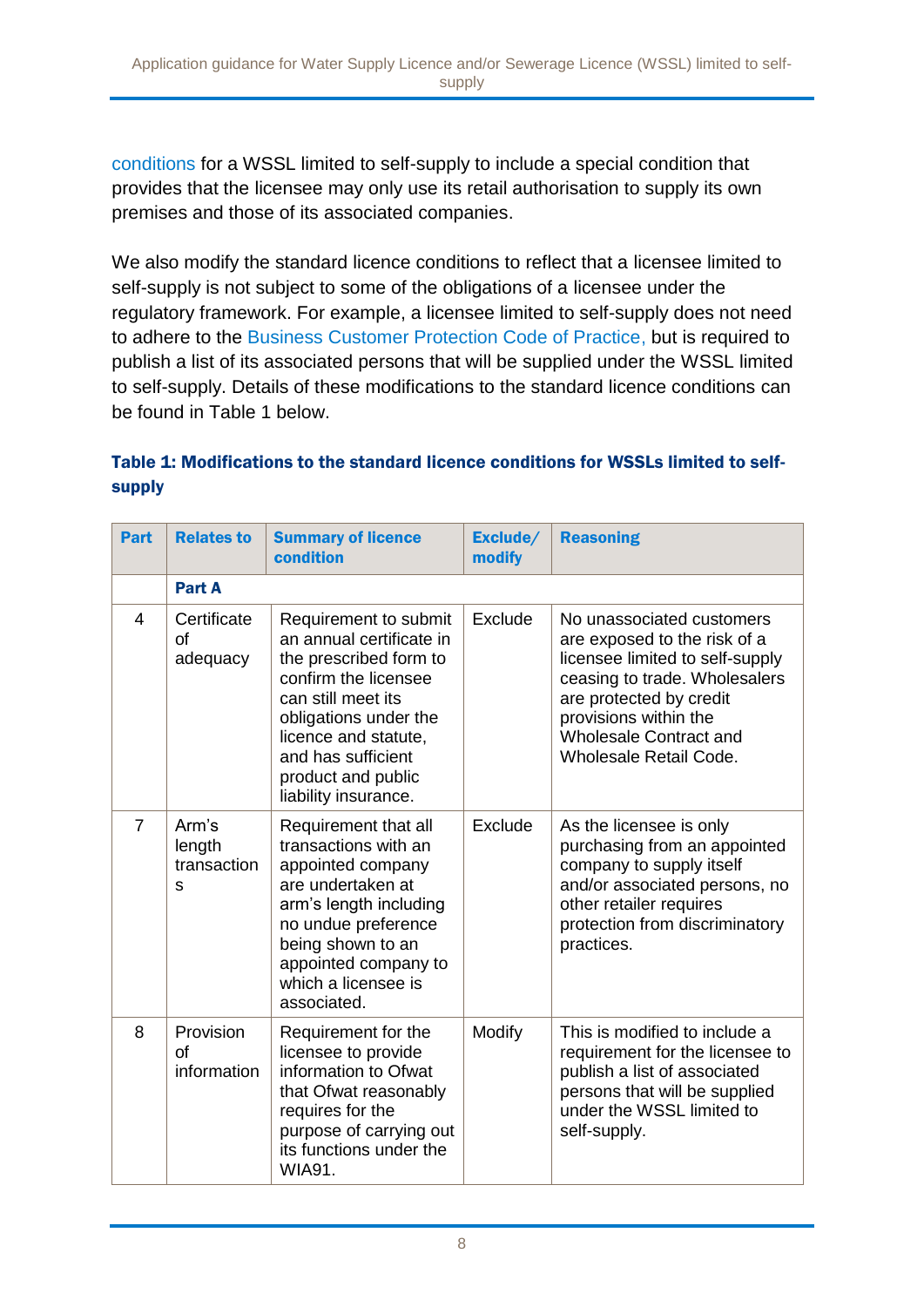| Part          | <b>Relates to</b>                             | <b>Summary of licence</b><br>condition                                                       | Exclude/<br>modify | <b>Reasoning</b>                                                                                                                                      |
|---------------|-----------------------------------------------|----------------------------------------------------------------------------------------------|--------------------|-------------------------------------------------------------------------------------------------------------------------------------------------------|
|               | <b>Part B</b>                                 |                                                                                              |                    |                                                                                                                                                       |
| $\mathcal{P}$ | Customer<br>Protection<br>Code of<br>Practice | Requires the licensee<br>to adhere to the<br><b>Customer Protection</b><br>Code of Practice. | Exclude            | This is not required as the<br>licensee is supplying itself<br>and/or associated persons and<br>not unrelated customers who<br>would need protection. |

*Please note there is an ongoing consultation in relation to the [standard licence](https://www.ofwat.gov.uk/consultation/proposal-by-ofwat-to-modify-the-standard-licence-conditions-that-apply-to-water-supply-licences-and-sewerage-licences/)  [conditions.](https://www.ofwat.gov.uk/consultation/proposal-by-ofwat-to-modify-the-standard-licence-conditions-that-apply-to-water-supply-licences-and-sewerage-licences/)* 

### 2.5 Market codes

There is a legal and regulatory framework in place to facilitate the business retail market, and provide the necessary market governance. This framework includes a number of codes which together set out the rules for the business retail market with each code having a different role to play in helping to govern the market. We list the most significant codes below. Please note that not all of these codes are applicable to a licensee limited to self-supply.

- [Market Arrangements Code](https://www.mosl.co.uk/market-codes/codes) (MAC);
- [Wholesale Retail Code](https://www.mosl.co.uk/market-codes/codes) (WRC);
- [Retail Exit Code \(REC\);](https://www.mosl.co.uk/market-codes/codes)
- [Business customer protection code of practice](https://064f1d25f5a6fb0868ac-0df48efcb31bcf2ed0366d316cab9ab8.ssl.cf3.rackcdn.com/wp-content/uploads/2017/03/Customer-Protection-Code-of-Practice.pdf) (CPCoP); and
- Interim Supply Code (ISC).

The Customer Protection Code of Practice and Interim Supply Code do not apply for licensees limited to self-supply.

The MAC is a non-statutory code which is brought into effect by conditions in WSSLs and wholesalers' Instruments of Appointment (MAC Condition). The MAC applies to all licensees and Appointees in England and Wales as a consequence of the MAC Condition.

**The WRC** is a statutory code which sets out the rules (including business terms, operational terms and market terms) that apply for interactions between wholesalers and retailers. Retailers (including licensee limited to self-supply) and wholesalers in the business retail market must comply with the WRC.

Schedule 1 Part 2 of the [WRC](https://www.mosl.co.uk/market-codes/codes) focusses on the Business Terms for the market. The Business Terms are designed to establish the rights and obligations of the parties to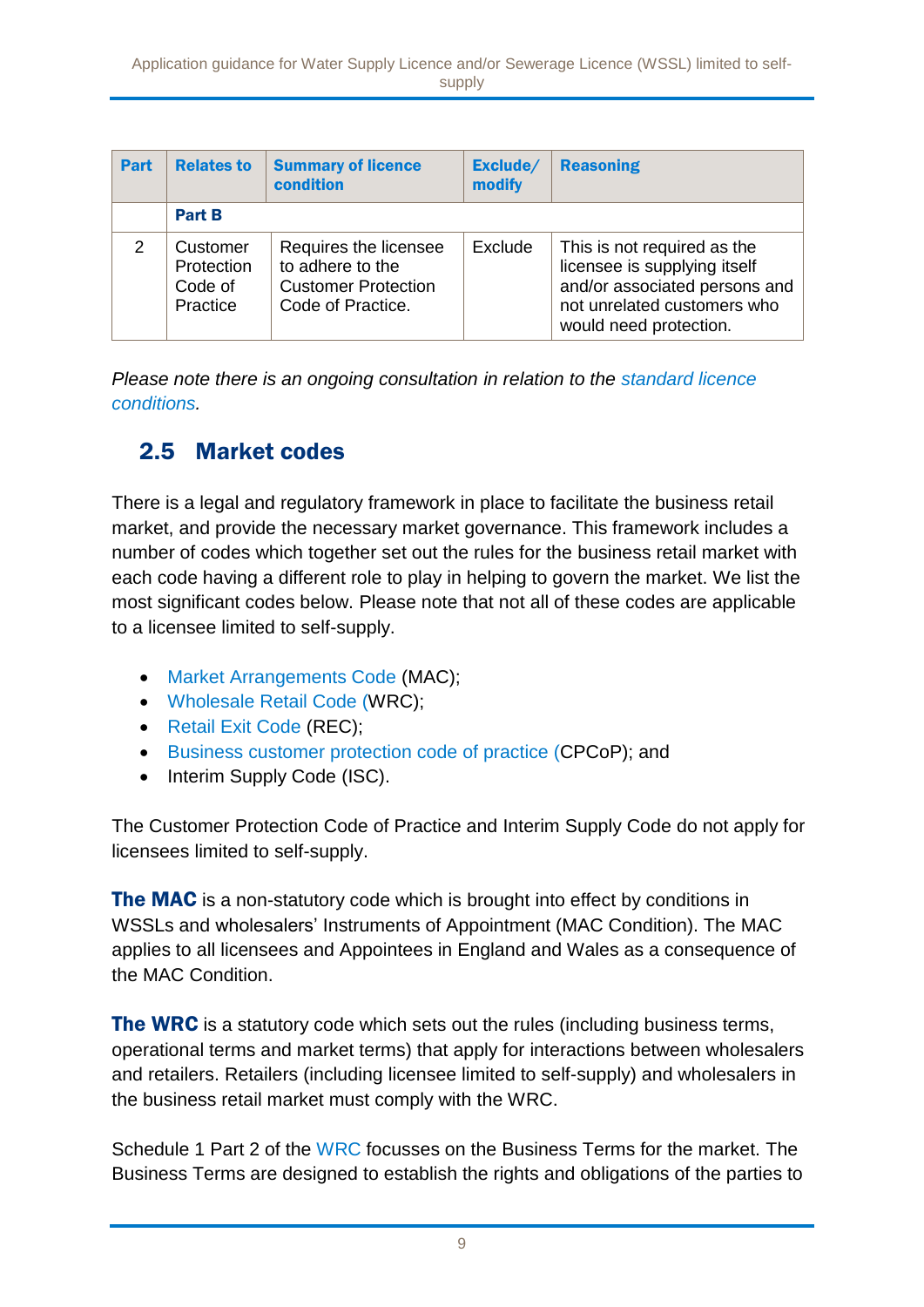a Wholesale Contract in respect of the services which are the subject of the Wholesale Contract. The Business Terms also cover a number of other matters of a contractual nature, for example limits of liability for a breach of the Wholesale Contract, confidentiality obligations and third party rights. Section 9 of the WRC explains that a retailer (including a licensee limited to self-supply) may select to pay its Primary Charges to the wholesaler by either Pre-Payment (Section 9.2.2) or Post-Payment (Section 9.2.3) and provides detail on the requirements of both options.

**The REC** is made under the Water and Sewerage Undertakers (Exit from Nonhousehold Retail Market) Regulations 2016 [\(Retail Exit Regulations 2016\)](https://ofwat.sharepoint.com/sites/rms/pr-moe/fp-lp/17%2009%20Revisions%20to%20WSSL%20guidance%20and%20application%20form%20(inc.%20self-supply)/Policy%20and%20analysis/The%20Water%20and%20Sewerage%20Undertakers%20(Exit%20from%20Non-household%20Retail%20Market)%20Regulations%202016). The regulations provide for retail exit – that is, for an appointed company to transfer all of its business customers to one or more licensee. The REC requires any licensee who acquired customers via a Retail Exit to make and keep under review a scheme setting out the terms and conditions that will apply to the licensee in all cases where Retail Exit has occurred and affected customers have not otherwise negotiated a contract. The Retail Exit Regulations require Ofwat to issue a code setting out the basis for such schemes of terms and conditions and the REC has been issued in compliance with this requirement.

We consider that the supply to oneself or to associated persons will always be a supply by agreement; nonetheless, the Retail Exit Regulations do not distinguish between licensees limited to self-supply and other retailers and therefore the requirement to have a scheme of terms and conditions in a retail exit area that complies with the REC applies to a WSSL limited to self-supply.

In certain circumstances, a licensee may cease to supply its customers in the business retail market - for example, because of the termination of a wholesale contract as a result of insolvency. To deal with these circumstances, Ofwat issued the ISC which provides for the arrangements necessary to ensure the continued provision of retail services in circumstances where a licensee ceases to supply and appropriate protections for customers and other market participants. As a licensee limited to self-supply can only supply retail services to itself and its associated persons it cannot apply to be an eligible licensee<sup>5</sup> for the purposes of the ISC. However, should a licensee limited to self-supply cease trading and be unable to find retail services for itself or its associated persons, the ISC may apply.

1

<sup>5</sup> An eligible licence is a licensee with a retail authorisation or a restricted retail authorisation who has elected to be an eligible licensee in accordance with the ISC for the purposes of section 63AC and/or section 110L of the WIA91.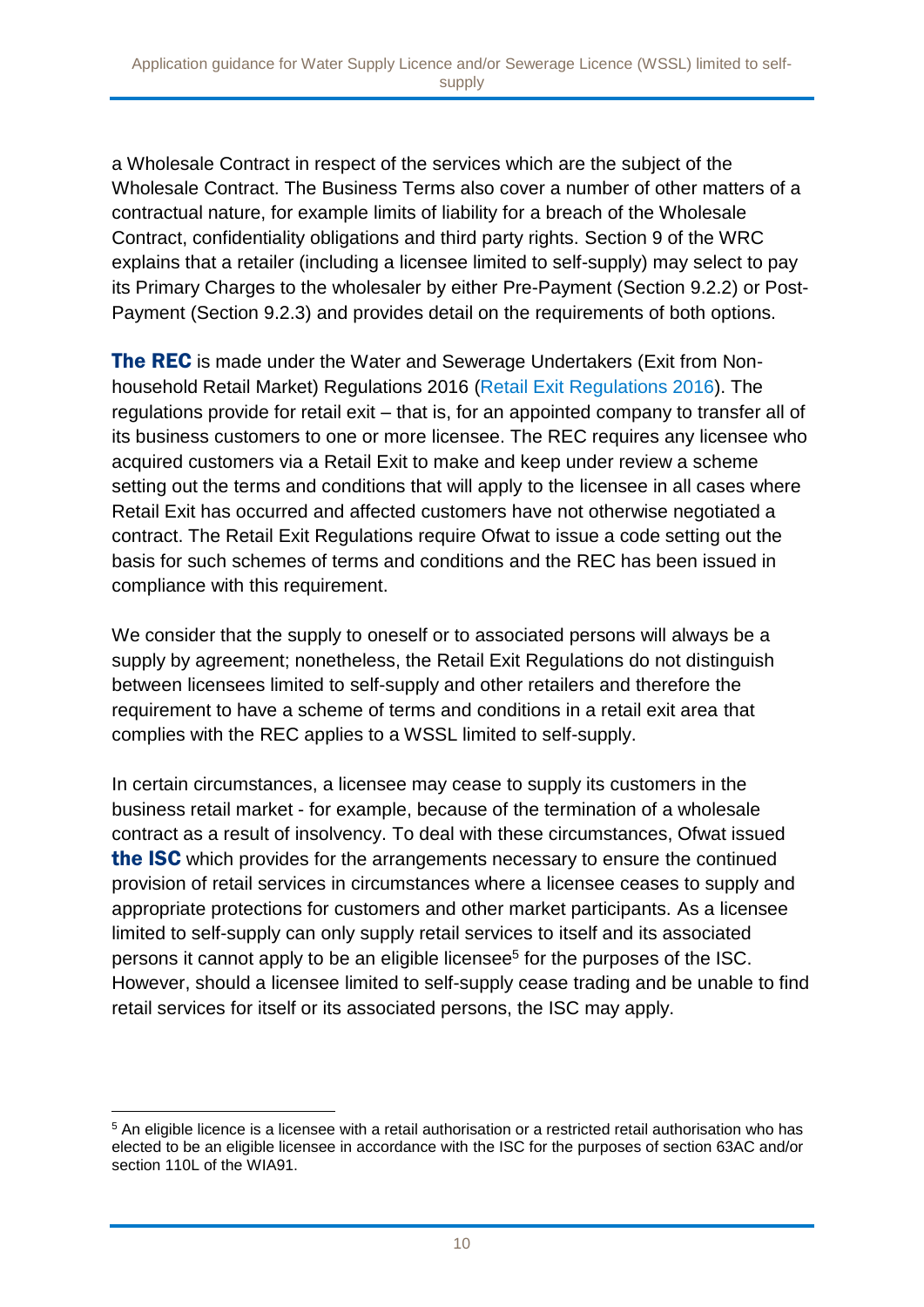The CPCoP places obligations on licensees in relation to five areas<sup>6</sup> of market activity in order to protect eligible customers and to further the Code Principles. Licensees limited to self-supply are not required to comply with the CPCoP because they are serve only its own premises and/or those of its associates,.

The final codes, consultations and consultation responses can all be found [here.](https://www.mosl.co.uk/market-codes/codes)

### 2.6 The market operator, MOSL

MOSL is responsible for the effective and efficient operation of the water retail market. In order to enter the market, a licensee limited to self-supply will need to make a trading application to MOSL, complete [Market Entry Assurance Certification](https://www.mosl.co.uk/wp-content/uploads/2016/03/MEAC-Overview-Process-slides-FINAL.pdf) (MEAC) and satisfy the trading conditions<sup>7</sup> .

MOSL's [website](https://www.mosl.co.uk/market-entry-change-exit/market-entry/market-entry-assurance) provides further information on this process. MEAC provides assurance that a company seeking to become a trading party within the retail market has the required systems, processes and capabilities to fulfil its market obligations. Without certification from MOSL, an applicant will not be granted a WSSL and will be unable to participate in the market.

Following this, licensees limited to self-supply will have access to the Central Market Operating System (CMOS), which is the core IT system that manages all the electronic transfers involving customer switches and provides usage and settlement data which is used for billing.

## 2.7 Ongoing fees

As licensees limited to self-supply will be supplying themselves, we do not expect to monitor licensees limited to self-supply in the same way that we would monitor other licensees, nor would we expect to process complaints on a similar scale to other licensees as licensees limited to self-supply will essentially be both retailer and

- Has entered into a wholesale contract(s) in relation to the area(s) in which it intends to trade;
- Has become a member of MOSL; and

<sup>1</sup> <sup>6</sup> Sales and marketing, the provision of information to Non-Household Customers, the Transfer of Non-Household Customers, billing and complaint handling and dispute resolution. <sup>7</sup> The Trading Conditions are that a retailer:

<sup>•</sup> Has applied to be admitted to trading by completing and delivering an accurate trading application to the market operator;

<sup>•</sup> Holds an appointment or a WSSL;

<sup>•</sup> Has completed the Market Entry Assurance Process;

<sup>•</sup> Has entered into an Accession Agreement to be admitted as a party to the MAC.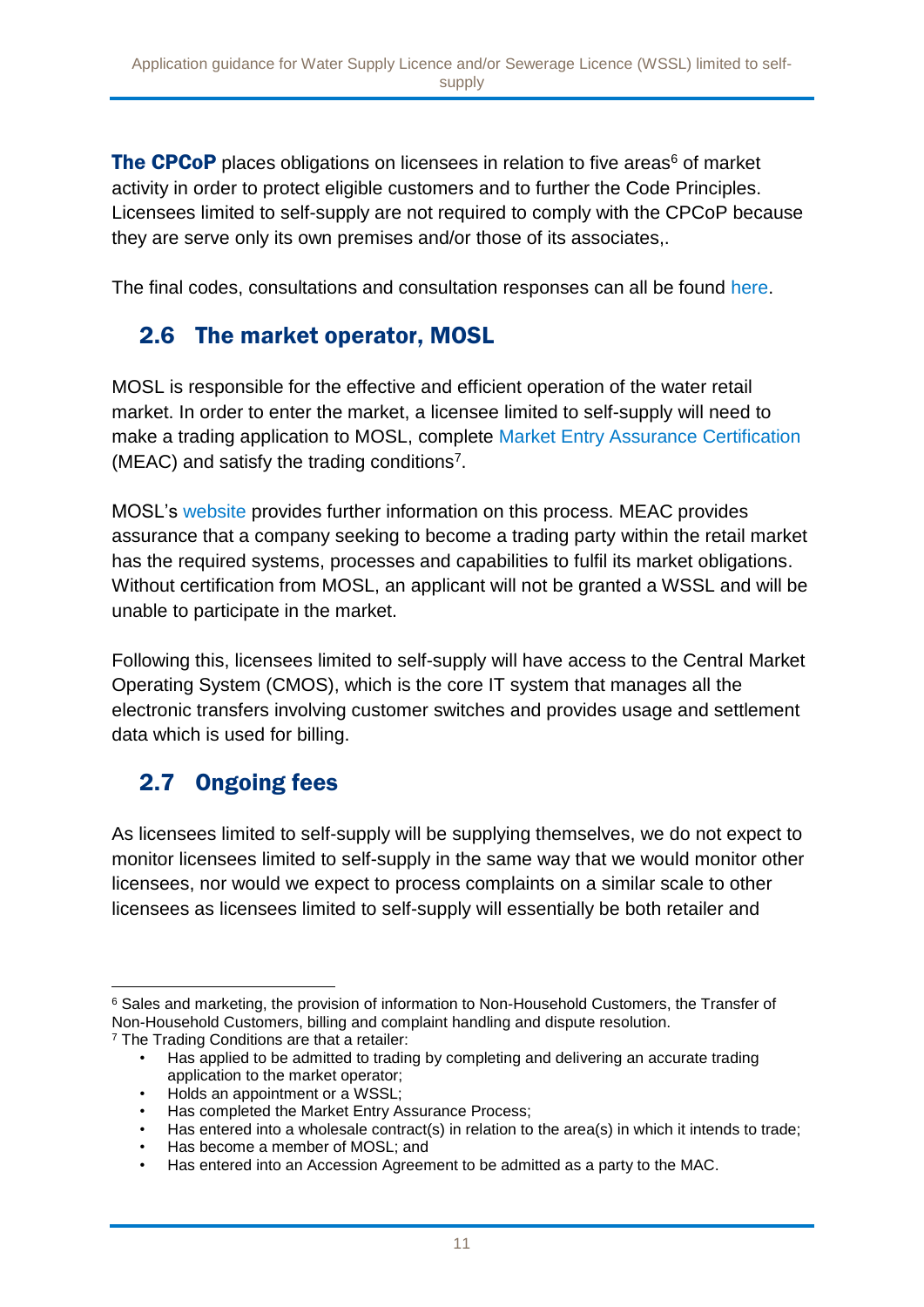customer. For these reasons, we do not consider that licensees limited to self-supply should pay a licence fee<sup>8</sup>.

We intend to keep our position on licence fees under review and if we consider that we need to revise our approach, we will consult prior to making a final decision on this issue.

*Please note there is an ongoing consultation in relation to the [standard licence](https://www.ofwat.gov.uk/consultation/proposal-by-ofwat-to-modify-the-standard-licence-conditions-that-apply-to-water-supply-licences-and-sewerage-licences/)  [conditions.](https://www.ofwat.gov.uk/consultation/proposal-by-ofwat-to-modify-the-standard-licence-conditions-that-apply-to-water-supply-licences-and-sewerage-licences/)*

Applicants should note that there will be other costs to operating as a licensee limited to self-supply including the annual fees to MOSL, costs involved in maintaining the appropriate security status to access CMOS and the general administrative costs of operating in the market and ensuring compliance with the market codes.

1

<sup>8</sup> The WSSL fee decision document is published on our [website.](https://www.ofwat.gov.uk/wp-content/uploads/2016/10/17-03-09-WSSL-Licence-fee-consultation-Summary-of-responses-and-conclusions.pdf)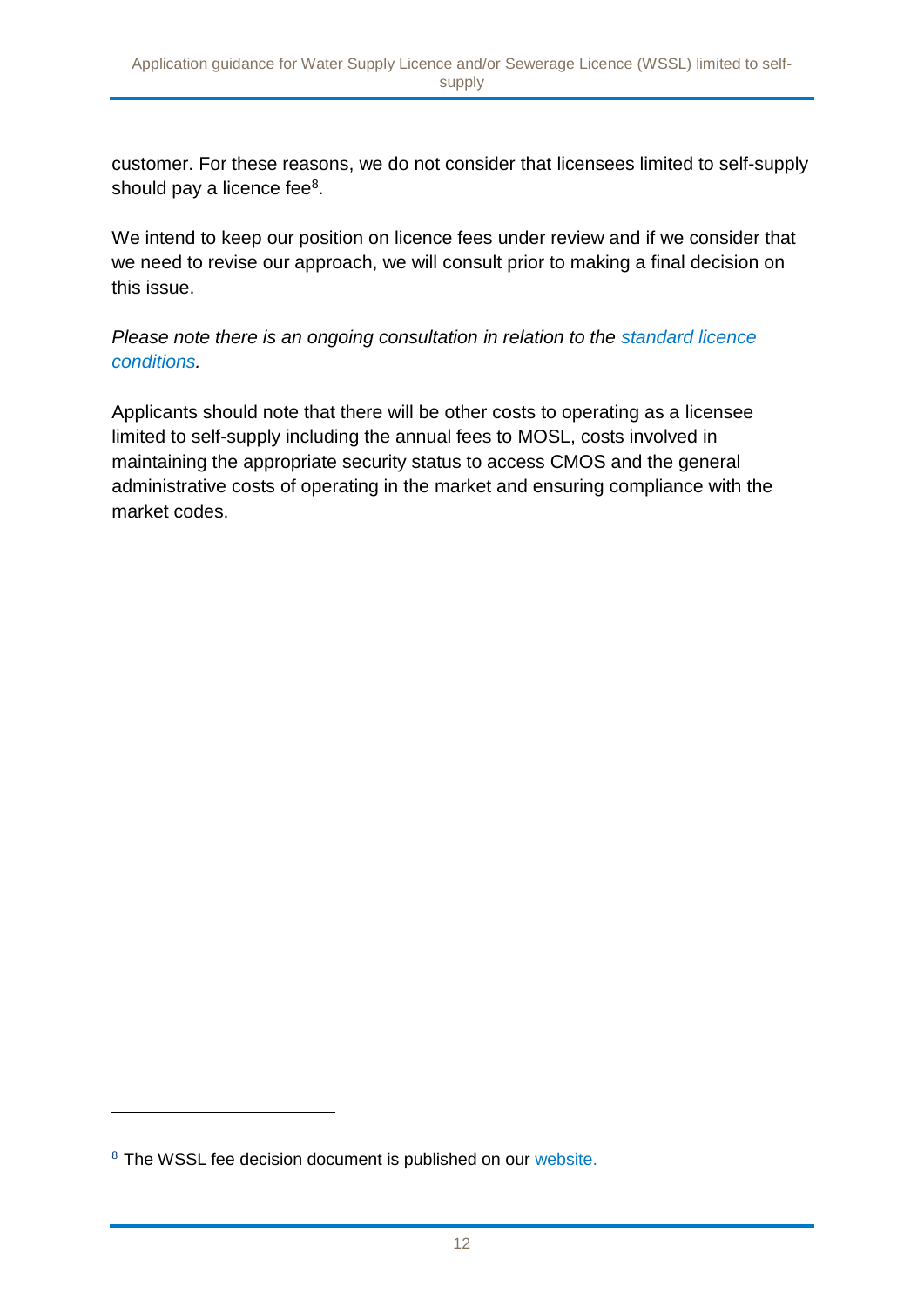# 3. The licence application process

A business customer that wishes to use an appointed company's supply system or sewerage system for the purpose of supplying water and/or providing sewerage services to its own premises and those of persons associated with it in England will need to apply for and be granted a WSSL limited to self-supply. This chapter outlines the steps involved in the application process for a WSSL limited to self-supply.

Our intention is that the application process should be thorough but not overly burdensome. The requirements as set out in the [Licence Application Notice](http://www.ofwat.gov.uk/publication/notice-determination-section-17f1-regarding-applications-water-supply-sewerage-licences/)<sup>9</sup>, the application form attached to the Licence Application Notice, and this guidance document seek to ensure that applicants know what they must do to evidence that they can meet the requirements of a licensee limited to self-supply.

In section 3.10, we set out a process flow chart, that illustrates the various steps, responsible parties, and intended timings of the application process.

### 3.1 Understanding the market arrangements

An applicant for a WSSL limited to self-supply must be able to satisfy us that it understands the market in which it is seeking to operate. Chapter 4 sets out the type of information we would expect from an applicant to demonstrate its understanding and knowledge. To assist applicants, a summary [document](https://www.ofwat.gov.uk/wp-content/uploads/2015/10/pap_tec20151030rmolegaloverview.pdf) has been published to help navigate the legal framework and understand the roles of the various stakeholders in the market<sup>10</sup>.

### 3.2 Potential joint applications for licences in England and Wales and licences in Scotland

The WA14 established a cross-border market between England, Wales and Scotland, recognising the separate legal systems and regulators. It is possible to make an application for licences in England and/or Wales and/or Scotland. However, this guidance covers only applications to Ofwat for WSSLs limited to the self-supply of eligible premises served using the supply or sewerage system of an appointed company whose area is wholly or mainly in England.

<sup>1</sup> <sup>9</sup> The Licence Application Notice is a Notice made by Ofwat under section 17F of the WIA91 which determines the requirements that relate to applications for Water Supply and Sewerage Licences, including information on the licence application process and information to be provided by prospective licensees. A revised Licence Application Notice will be published before the finald <sup>10</sup> Further information can be found in the legal and regulatory framework for the business retail [market from 1 April 2017](https://www.ofwat.gov.uk/wp-content/uploads/2017/03/The-legal-and-regulatory-framework-for-the-business-retail-market-from-1-April-2017-final.pdf) guidance document.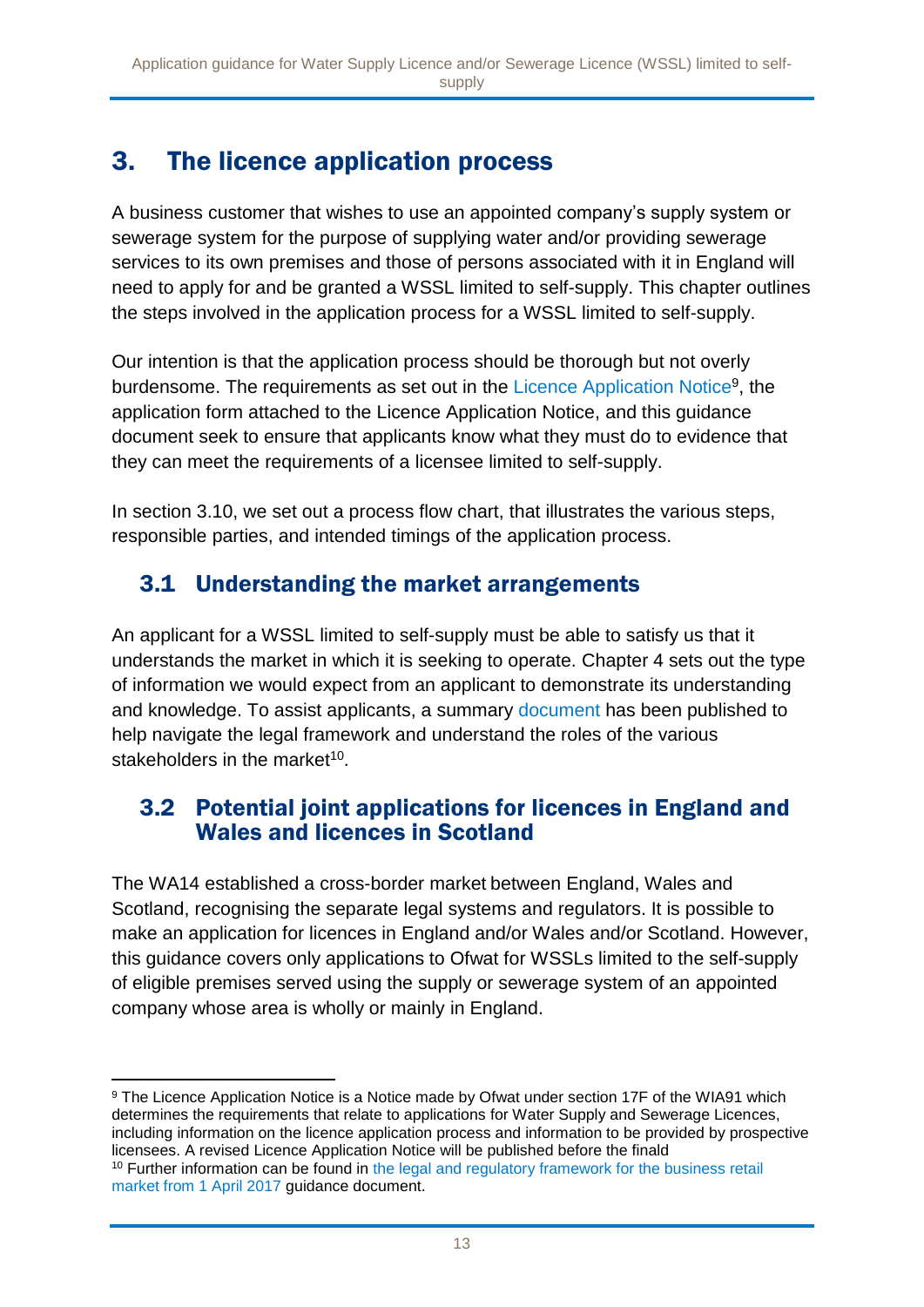The assessment processes for applications made for WSSLs to operate in England and Scotland will be run separately by Ofwat and the Water Industry Commission for Scotland (WICS) respectively. Ofwat and WICS issue their own separate licences. Further information on the process for submit a joint application to Ofwat and WICS can be found in our [explanatory guidance.](https://www.ofwat.gov.uk/wp-content/uploads/2016/04/gud_pro20160404crossborderlicence.pdf)

### 3.3 Making an application

The Secretary of State issued a general authorisation to Ofwat to grant WSSLs. Ofwat has issued a [Licence Application Notice](https://064f1d25f5a6fb0868ac-0df48efcb31bcf2ed0366d316cab9ab8.ssl.cf3.rackcdn.com/wp-content/uploads/2016/04/Second-licence-application-notice-FINAL.pdf) determining the form and manner in which applications may be made and an application form is attached to that notice.

Applications for a WSSL limited to self-supply must be made in writing and contain the information set out in the Licence Application Notice and the application form. We must have enough information to allow us to assess whether the applicant has the appropriate skills and competency required of a licensee limited to self-supply.

# 3.4 Payment of application fees

At the same time that an application is made, an applicant must pay an application fee to have its application assessed. The application fee is intended to cover the average cost incurred by Ofwat in processing each application. It does not include any provision for the ongoing costs of regulating licensees.

The application fee as described in clause 5 of the Licence Application Notice is a fee of £3,000. This will be applicable regardless of the type of WSSL (water supply and/or sewerage licence) limited to self-supply requested in a single application form. Payment should be made to Ofwat by cheque or by electronic transfer. Cheques should be made payable to Ofwat. Receipts will be issued on request.

Bank details for BACS electronic transfers are as follows:

Bank name: RBS

Account name: WATER SVC REG AUTH

Account number: 10009817

Sort code: 60-70-80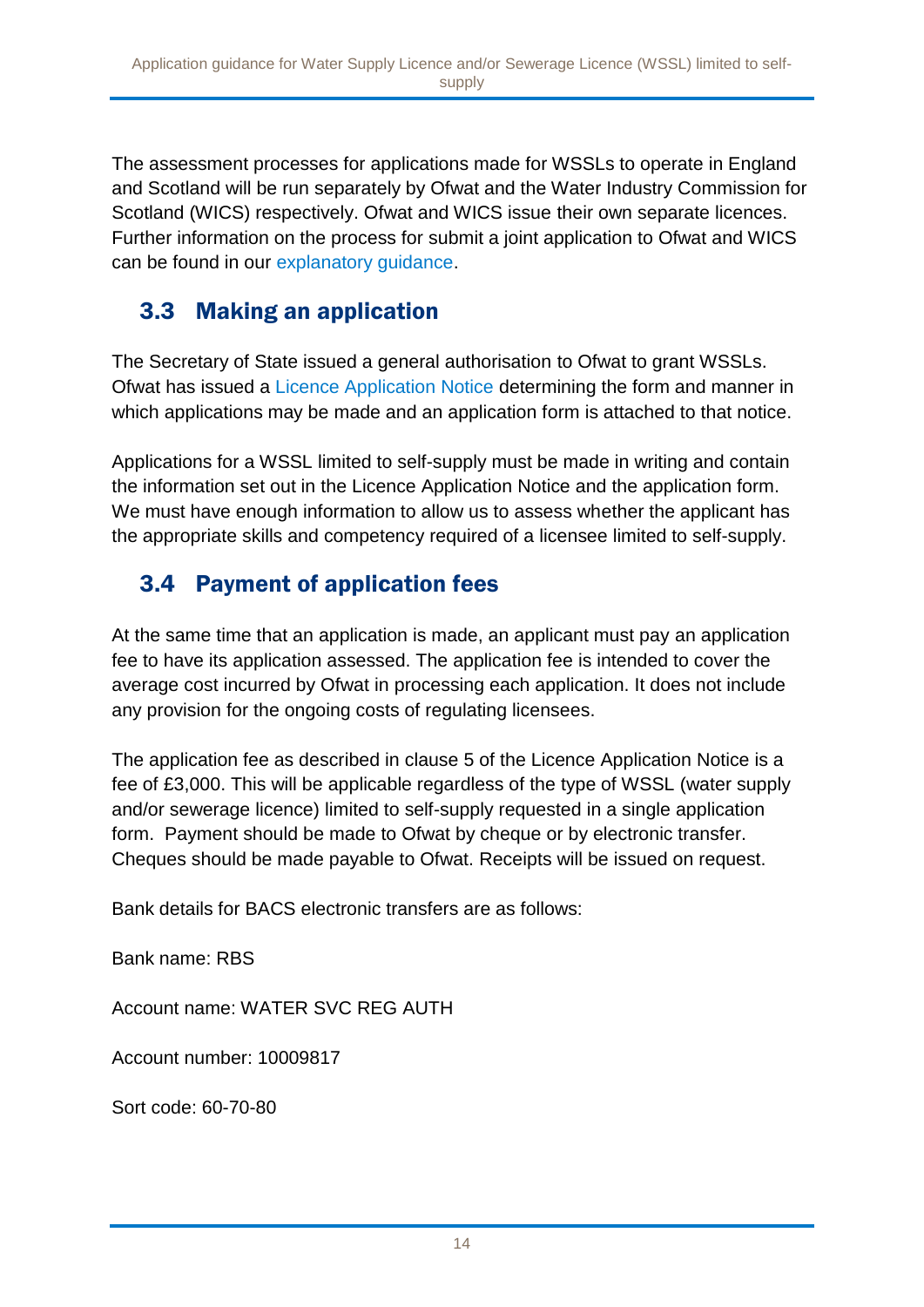An application will not be processed until the application fee has been paid. If you require further information please contact Ofwat's Case Management Office at [casemanagementoffice@ofwat.gsi.gov.uk](mailto:casemanagementoffice@ofwat.gsi.gov.uk) for further details.

# 3.5 Initial screening and public consultation

We will only accept applications that are complete, contain all the information we require and when the application fee has been received.

As soon as reasonably practicable following our decision that we are satisfied that a complete application has been received, we will provide the applicant with written confirmation. The written confirmation will signal the start of our assessment process. We aim to notify the applicant that its application has or has not been accepted as complete within five working days of receipt of the application.

Once we are satisfied that an application is complete, we will publish a notice of the application on our website.

The notice will set out the following details, as provided by the applicant in the application form:

- applicant's name;
- applicant's address;
- applicant's registered company number and parent company details (if applicable);
- a brief summary of the intended use of the licence if granted; and
- any further information the applicant considers to be relevant to a public consultation.

The notice will also set out Ofwat's proposal to modify the standard licence conditions that will apply to the applicant should it be granted a WSSL with a retail authorisation limited to self-supply. Publication of this notice will commence our 28 day public consultation period, during which any person can make representations or objections with respect to the application and our proposal to modify the standard licence conditions. In accordance with sections 17H and 17HA of the WIA91. A copy of this notice will be shared with WICS, the Drinking Water Inspectorate (DWI), Natural Resources Wales (NRW), the Environment Agency (EA) and the Secretary of State.

As part of completing the application form, applicants will be required to confirm that they consent to us sharing the information provided in its application with the DWI,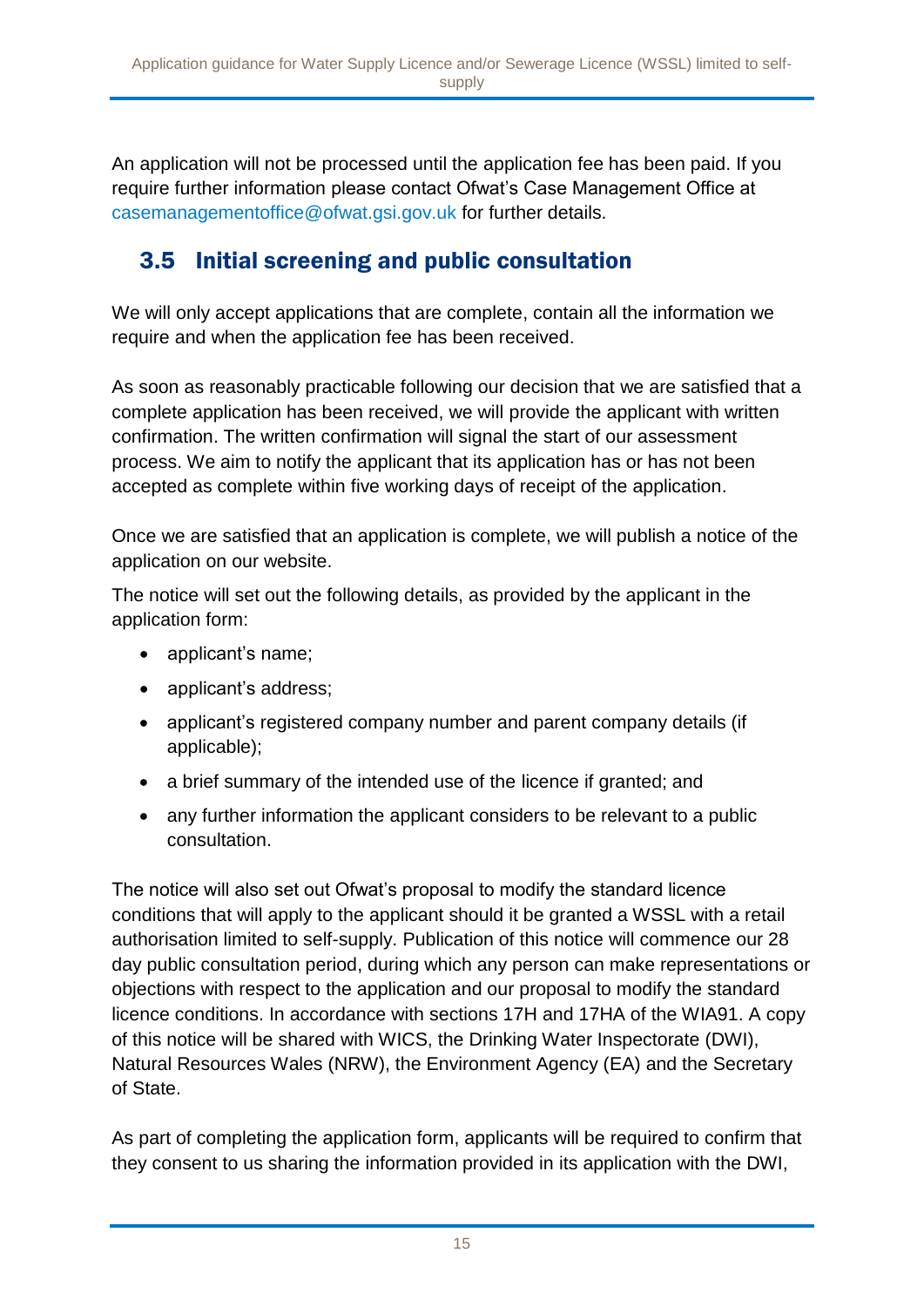EA and NRW<sup>11</sup>, to enable them to complete an assessment of the technical competency of the applicant. Ofwat has reminded these other regulators of the commercial confidentiality of some of the information submitted as part of the application. The DWI, NRW and the EA will seek to complete their review of the application during the 28 day public consultation period. In the event that their reviews identify areas of concern and further information is required, it may in some instances take longer than 28 days to complete their reviews.

Finally, with regard to information requests, in accordance with the Freedom of Information Act 2000 (FoIA), the Data Protection Act 1998 and from May 2018 the General Data Protection Regulations (GDPR), and the Environmental Information Regulations 2004, we may be required to publish or disclose information. If the applicant considers that information provided should be treated as confidential they should explain to Ofwat why this is the case. If we receive a request for disclosure of the information we will take into account the representations provided, but we cannot give an assurance that we can maintain confidentiality in all circumstances.

### 3.6 Our assessment of applications

To assess an application, we will consider whether the applicant has the appropriate level of competency to hold a WSSL with a retail authorisation limited to self-supply. We do this by assessing a number of key areas, including managerial competency, financial stability and technical competency.

- Managerial competency is a key element of our assessment criteria. In particular, we look at: the skills, qualifications and experience of the applicant's staff; whether the applicant has an adequate understanding of the duties of licensees under the law and licence conditions; and the systems and procedures it has in place to comply with those duties.
- With regards to **financial stability**, we consider whether the applicant has sufficient financial resources to finance its obligations under the law and to deliver its business plan and whether it has the capacity to raise funds in future if necessary to operate as a licensee limited to self-supply. The applicant should be able to demonstrate to us its understanding of the functions of a Licensee limited to self-supply and the impact being a Licensee will have on its financial statements.
- The applicant should be able to demonstrate that it has **technical** competency relating to the measures expected by the DWI, NRW and EA -

<sup>1</sup> <sup>11</sup> As applicable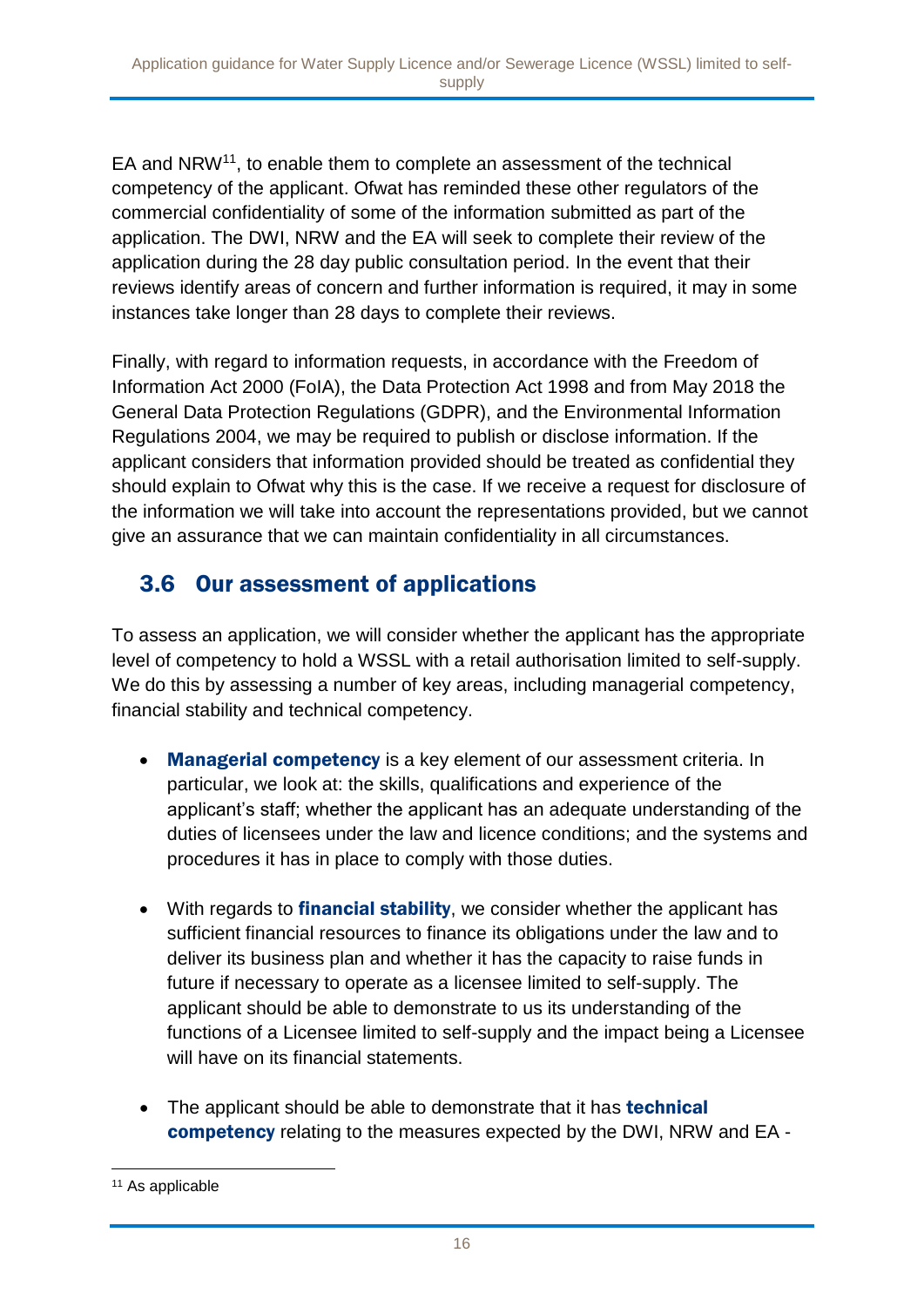for example, knowledge of the relevant security and emergency measures required. The DWI, NRW and EA will provide an assessment of whether applicants have the technical competency required.

As detailed above there will be a public consultation about each application. We will consider any representations or objections submitted in response to the consultation when assessing a licence application. Ordinarily, we expect to be able to provide copies of any consultation responses we receive to the applicant. If the responses raise any substantial concerns, we will attempt to resolve these in discussion with the applicant. Having received the applicant's responses to any issues raised, we would not expect to consult further with the person(s) that had made representations on an application.

We aim to complete our detailed assessment of an application within 45 days of confirming receipt of a complete application (this includes the 28 days public consultation referred to above). This is an indicative timescale only. The process may take longer should we require further clarification or information from the applicant or if complex issues arise from our other the other regulators' assessments or from representations or objections to our consultation. Section 3.9 below provides information about us suspending or refusing a licence application.

Chapter 4 of this document and the application form provide details of the information that applicants need to provide to us to demonstrate the competency listed above. The requirements set out aim to ensure that any entity granted a WSSL(s) limited to self-supply is competent to be a licensee.

### 3.7 Minded-to-grant subject to market entry assurance certification

Ofwat's application process for a WSSL limited to self-supply and MOSL's process for gaining a MEAC are distinct and separate processes. However, the outcomes of each process are interdependent. MOSL will not permit entry to the market entry assurance process unless an applicant has, at the very least, applied for a WSSL limited to self-supply. We will issue a minded to grant letter following the successful conclusion of our assessment process. But we will not formally grant a WSSL to an applicant until we have received confirmation from MOSL that the applicant has satisfactorily completed its MEAC. Without a MEAC from MOSL, an applicant will not be granted a WSSL and will be unable to participate in the market. For clarity, completing the MEAC is a necessary step for Ofwat's consideration of whether to grant a WSSL. However, the completion of the market entry assurance process in no way removes Ofwat's discretion to approve or reject a licence application.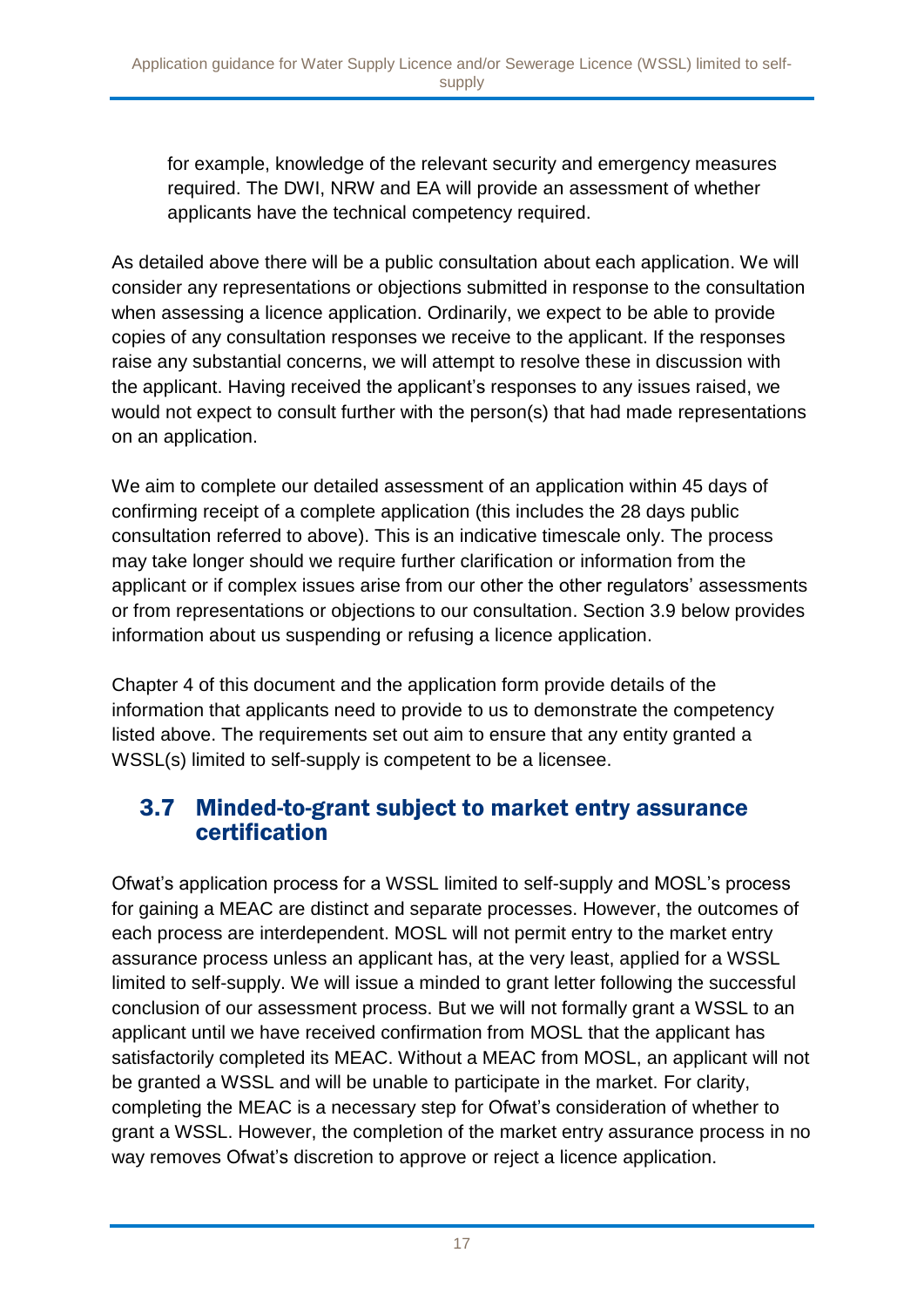After an applicant has been granted a WSSL limited to self-supply, it must also satisfy the remaining trading conditions, including, for example, signing wholesale contracts with those appointed companies in whose area it wishes to provide retail services.

# 3.8 Granting a WSSL limited to self-supply

Upon successful completion of our assessment process and confirmation from MOSL that the applicant has completed the MEAC process, we will be able formally to grant the WSSL limited to self-supply. As required by section 17F(7) WIA91, as soon as practicable after granting a licence, we will serve a copy of the licence on the licensee. We must also serve a copy on:

- the Secretary of State;
- Welsh Ministers;
- the DWI:
- $\bullet$  the EA;
- NRW;
- the Consumer Council for Water (CCWater);
- $\bullet$  each relevant appointed company<sup>12</sup>; and
- all other licensees.

We will retain a copy of the licence or variation of the licence on our pubic register.

When a licence is granted, we will issue a press notice. We also maintain a list of licensees on our [website.](https://www.ofwat.gov.uk/regulated-companies/ofwat-industry-overview/licences/)

# 3.9 Suspending or refusing a licence application

We may suspend the licence application process under certain circumstances. For example, where the applicant has not provided sufficient details for the DWI, NRW or the EA to complete their assessment of the application, or if the applicant needs to take action following representations we receive from the public consultation.

If we suspend the processing of an application, we will tell the applicant why and explain what it needs to provide to enable further progress. The onus is on the applicant to provide the necessary additional information and we will not continue to consider the application until this is received. If the required information is provided, the application and timetable will resume from the point at which the application process was suspended.

<sup>1</sup> <sup>12</sup> This is a undertaker whose supply system or sewerage system could be used by the Licensee.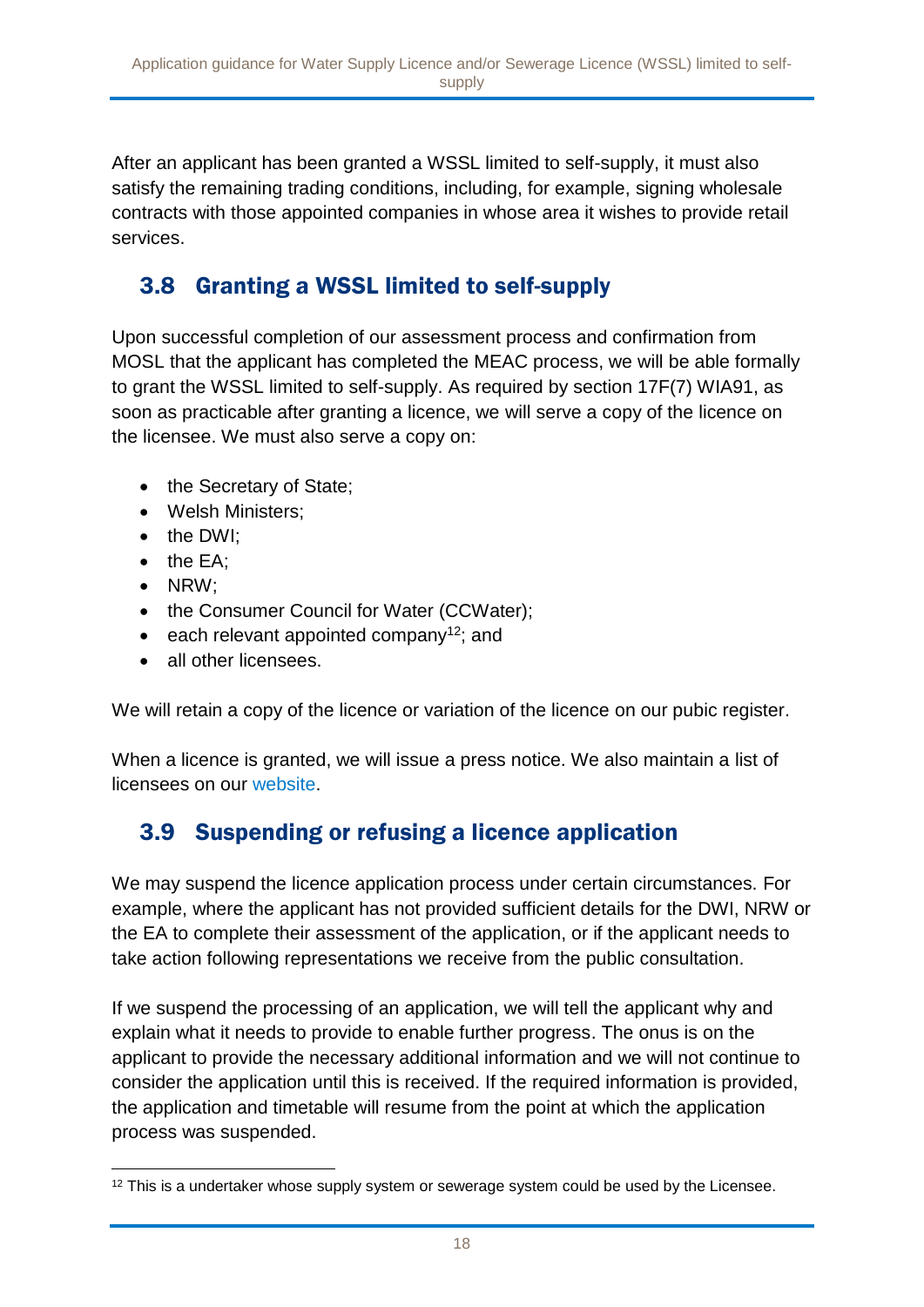Suspending a licence application is not the same as refusing an application. We may refuse an application if, for any reason, the applicant has not demonstrated that it is suitable to be granted a WSSL. Although not an exhaustive list of reasons for refusal, examples of situations in which we consider it may be appropriate for us to refuse an application include:

- if the applicant has failed to successfully complete the MEAC process.
- if the applicant has failed repeatedly to provide the required information.
- if the applicant does not demonstrate to us, the DWI, NRW or the EA that it is competent to hold a licence. For example, if:
	- $\circ$  there is concern about the ability of the applicant to fulfil regulatory requirements;
	- $\circ$  the applicant has not shown a sufficient understanding of what its responsibilities will be as a licensee or the potential consequences of its actions;
	- o the applicant does not have a viable business plan;
	- o key personnel are shown to be unsuitable; or
	- o the applicant has previously had a licence revoked or application refused and cannot show that it has taken steps to address the reasons for the original revocation or refusal.
- if we consider that information supplied is false, misleading or incomplete.

Section 17F(4) WIA91 provides that if we propose to refuse an application, we must notify the applicant:

- stating that we propose to refuse the application;
- stating the reasons why we propose to refuse the application; and
- specifying the time within which representations or objections to the proposed refusal may be made.

The applicant will have the opportunity to make representations to us or to submit the necessary additional information to us within a specified time, normally 10 working days. We must consider any representations or objections which are duly made and not withdrawn and we may refer this additional information to the DWI, NRW or the EA as appropriate. Following consideration of any representations we will confirm our decision.

An applicant that has had an application refused is not prohibited from making another application in the future.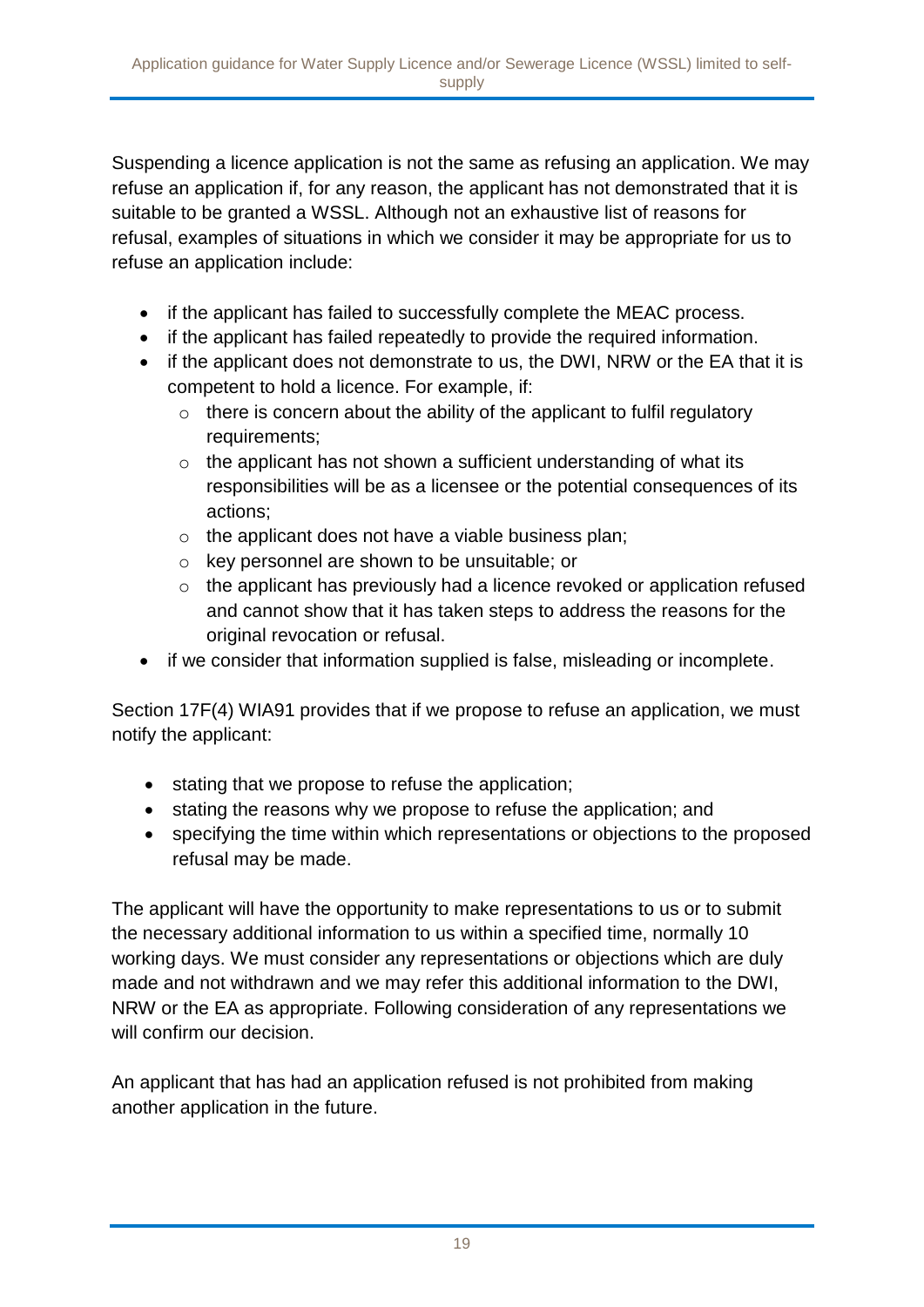# 3.10 Application flow chart

The diagram below illustrates the stages involved in the application process, and the intended timescales for the application process.

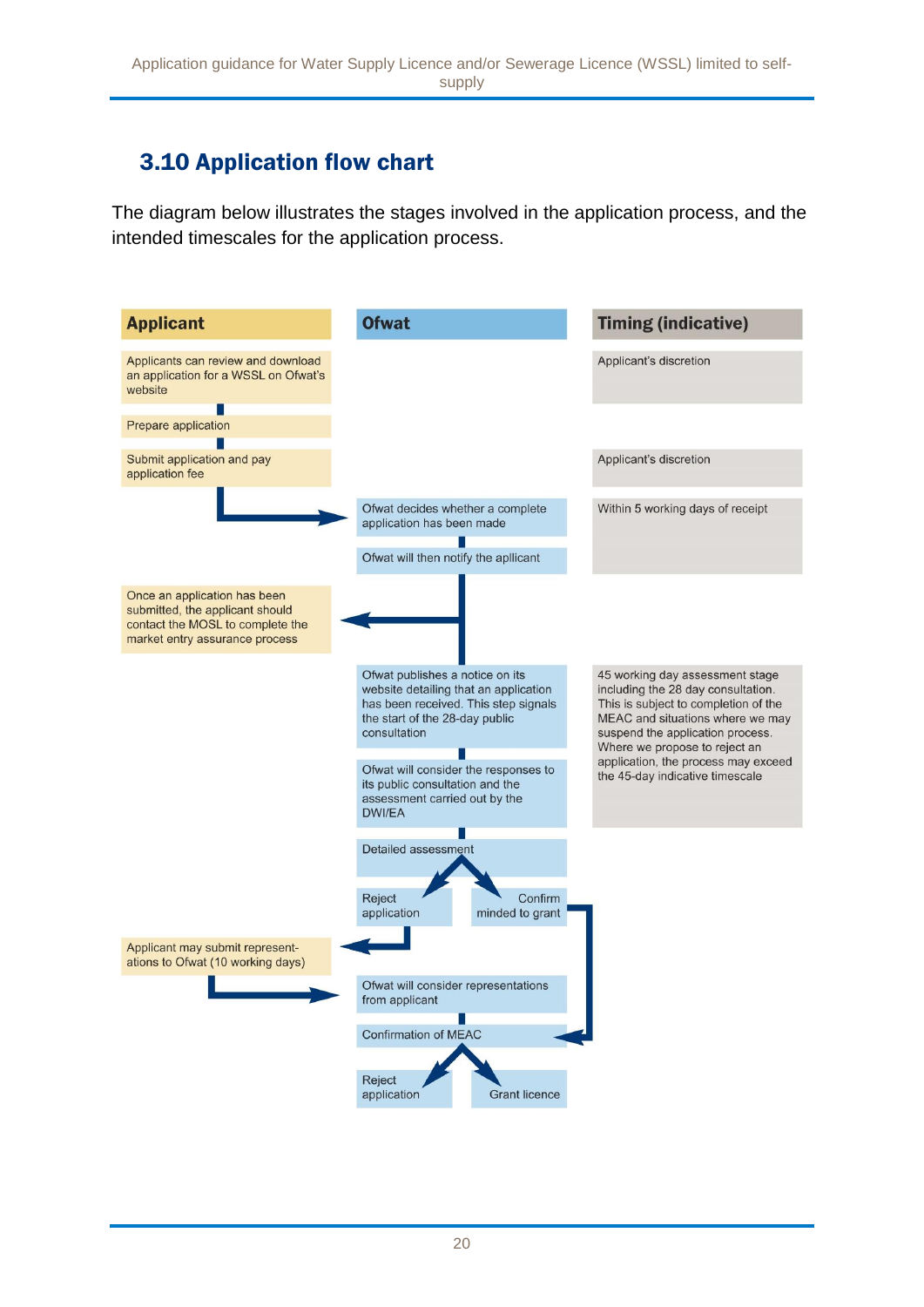# 4. The application form and supporting information

This chapter outlines the information and supporting documentation that needs to be submitted to Ofwat when making an application for a WSSL limited to self-supply. Each application will be considered on its own merits. The applicant's supporting information is key to the application and provides the applicant with the opportunity to demonstrate that it has the required competency. We consider that this approach will give confidence to customers, appointed companies and other licensees that any entity granted a WSSL limited to self-supply has the competency to be a licensee and has the competency to comply with the Standard Licence Conditions. The following sections provide details on the type of information we require to assess applications.

If the applicant has appointed a third party to act of its behalf during the application process, a signed letter of authority from the applicant must be included within the application pack.

### 4.1 General guidance for completion of supporting information

Applicants should consider the following points:

- The specific guidance set out at the beginning of each section below is designed to advise the applicant on the type of information we require to undertake our assessment. It does not preclude additional information being provided that the applicant feels may be helpful in support of its application.
- Providing answers to the supporting information questions is the essential minimum required. Ofwat expects the applicant to demonstrate that it has the required managerial, financial and technical competency to perform adequately the activities of a licensee.
- The purpose of the supporting information is to assess the applicant's proposed approach to undertaking the licensed activities. To that end the supporting information should refer to the applicant's approach to only those licensed activities.
- If the applicant would find it helpful, Ofwat has no objection to the use of relevant documents, or extracts of documents, that may have been prepared for MOSL's MEAC process to support its application. However, applicants should ensure that any documents relied on do directly address the requirements set out in this chapter and the application form. Applicants should provide detailed cross-references to the relevant parts of those documents. It is unlikely that an answer that said simply "see accompanying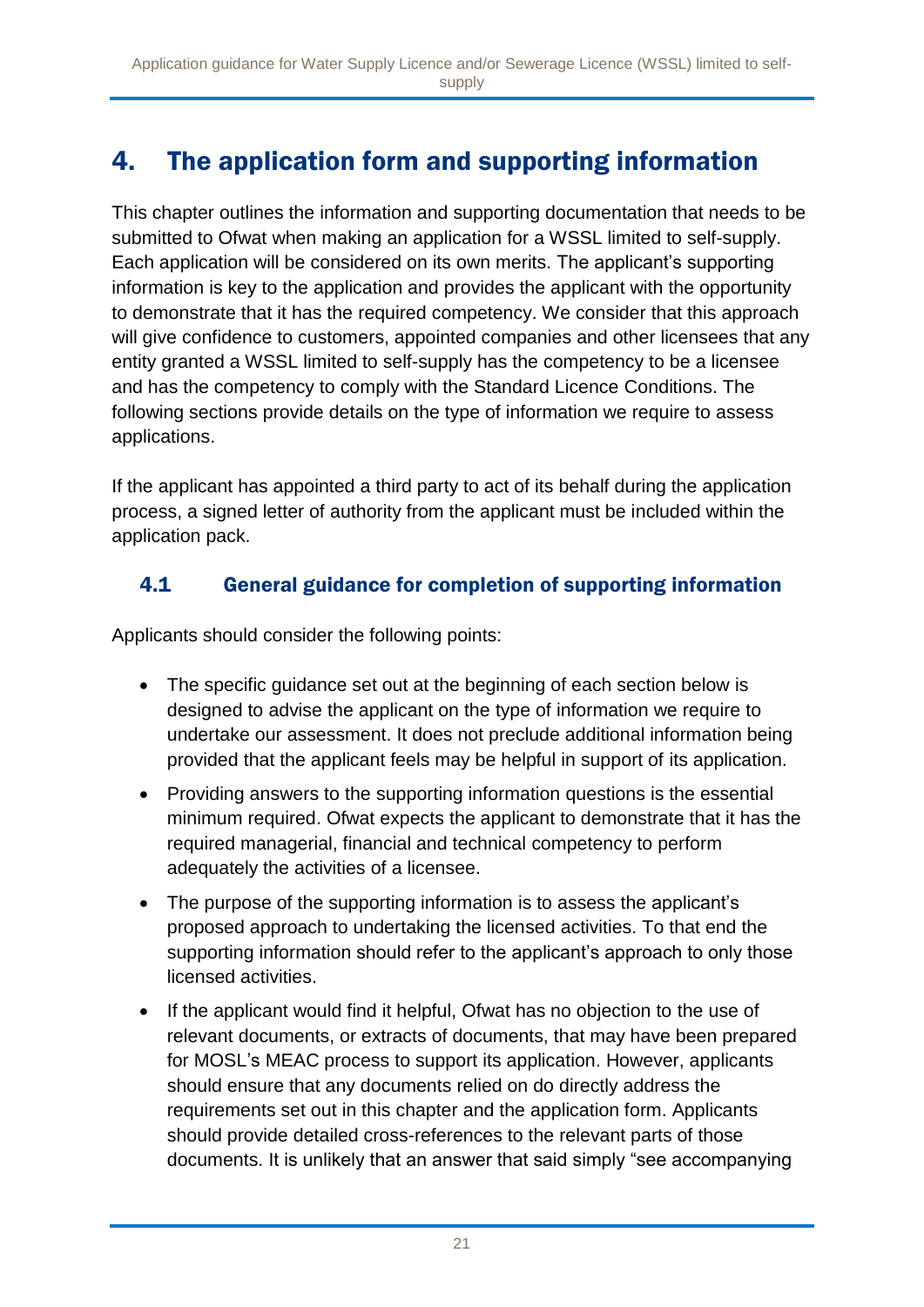document" would be sufficient. We would expect a short explanation of what the document is and how it evidences the requirements set out here.

### 4.2 Managerial competency

### 4.2.1 Purpose of the section

The purpose of this section is for the applicant to demonstrate that it has the knowledge, expertise and experience to operate a water supply and/or sewerage retail services business.

### 4.2.2 Outline of areas to be addressed

To demonstrate managerial competency, the applicant should ensure that the following questions have been addressed:

- What is the organisational structure of the business? Applicants should provide a diagram of the overall company structure.
	- o Where the applicant is a member of a group of companies, the diagram should show all the members of the group up to and including any ultimate controller. The diagram should illustrate each company which directly or indirectly controls the applicant, and the companies that are directly or indirectly controlled by the applicant.
- What are the applicant's corporate governance arrangements?
- What are the key roles within the organisation related to the activities to be licensed? What are the associated responsibilities of these roles? (Applicants should provide a management structure diagram/organogram.)
	- o Who has been identified to fill those key roles?
	- o Detail the skills, relevant experience and knowledge of the individuals identified to fill the key roles in order to demonstrate that the applicant will have the ability to operate as a licensee limited to self-supply.
- If using a third party to support the licenced activities, will the applicant ensure that the knowledge and skills from the third party will be provided/ transferred to employees of the licensed business?
- Provide a list of premises and associated persons (if applicable) that it intends supplying if a WSSL limited to self-supply is granted.

### 4.3 Financial stability

#### 4.3.1 Purpose of the section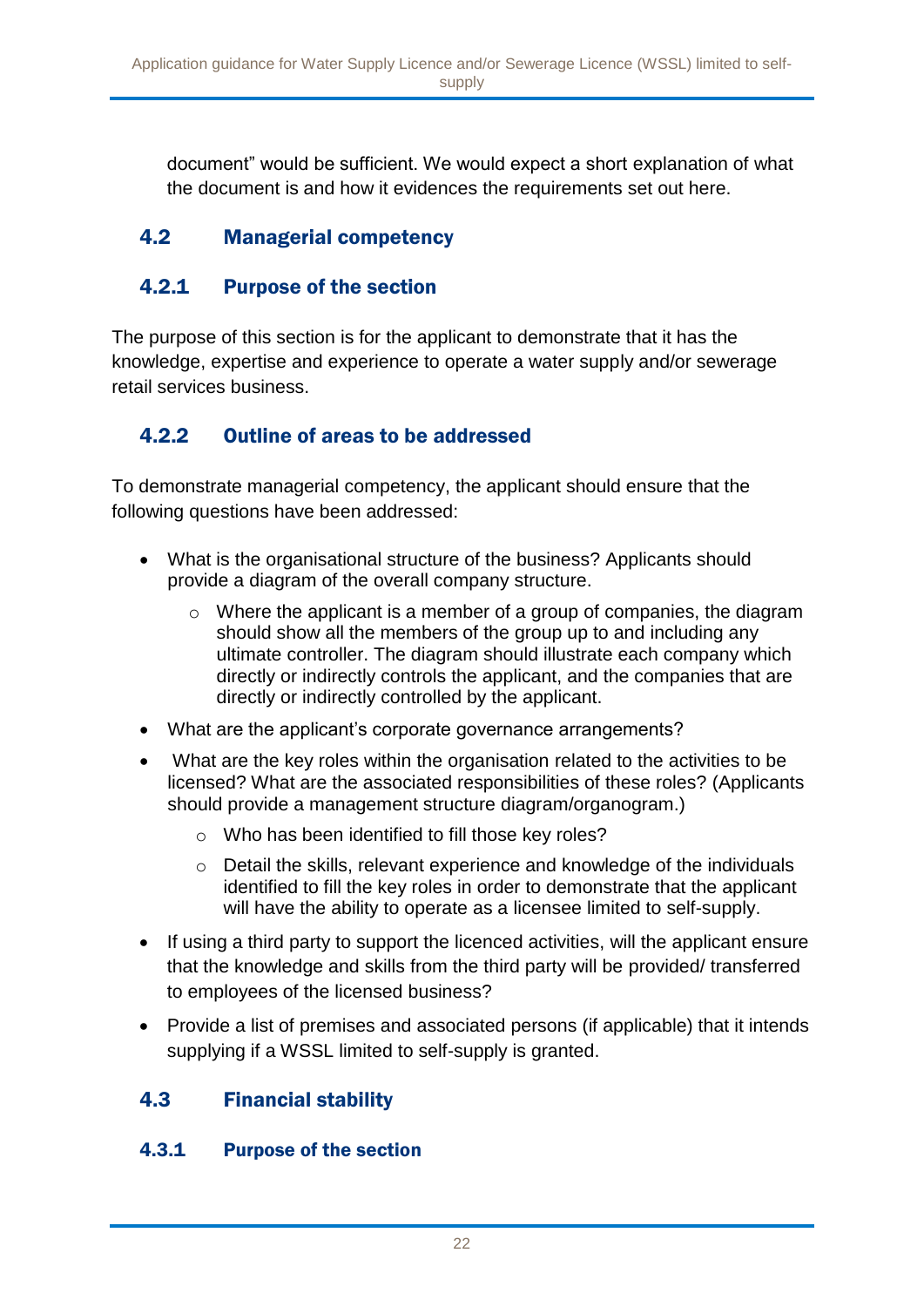The applicant should demonstrate its financial capabilities and the viability of the business it has proposed. This section should focus on the finance required by the business, consistent with the expenditure needs identified in the application. This information will allow the applicant to demonstrate to us its understanding of the functions of a licensee limited to self-supply and the impact it would have on its financial statements. With regards to financial stability, we consider whether the applicant has sufficient financial resources to finance its obligations as a licensee and to deliver its plans to function as a licensee limited to self-supply.

#### 4.3.2 Outline of areas to be addressed

The application should be supported by the following enclosures which will provide evidence to help our assessment of the financial stability of the applicant.

- A copy of the applicant's latest available financial accounts. We request a copy of the latest financial accounts to enable us to review the financial performance of the applicant to satisfy ourselves that it can fund itself and is financially stable.
- Details of how it will fund the anticipated costs of operating as a licensee limited to self-supply.
- Details of the internal anticipated costs of operating as a licensee limited to self-supply. To support our financial assessment, we will require applicants to provide us with the projected costs of administering the WSSL limited to selfsupply and meeting its obligations, either by using a third-party or managing internally. This information is used to consider the ability of the applicant to operate in the market, if granted the WSSL.
- Details of any agreement with a third party to administer any of the regulated activities under the WSSL. This should include:
	- o Details of the contract arrangements;
	- o The anticipated costs of this service; and
	- o How these costs will change over time.
- A populated 'Forecast of applicant's projected cost savings' (see table below) to demonstrate the applicant's forecast of projected cost savings for the first three years of operation, with a breakdown of the charges and volumes associated with the water and wastewater services. To support this, it should also provide an explanation of:
	- o The assumptions used to calculate the projected volumes, revenues, wholesale charges and any other costs provided in the table; and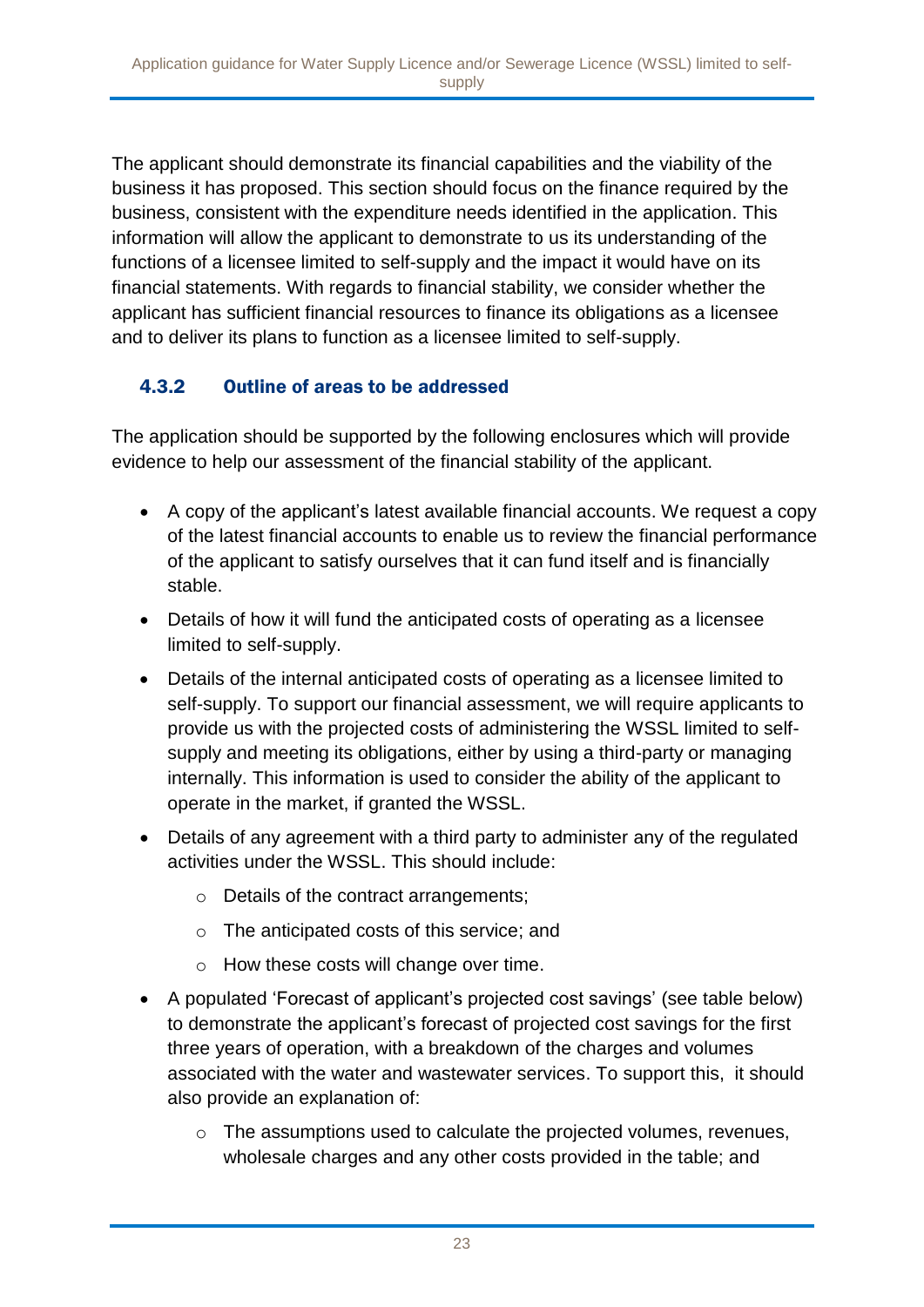#### o Details of any significant changes expected to its core business that could impact on its financial projections.

|                | <b>Line description</b>                                                      | <b>Unit</b> | <b>Decimal</b><br><b>Places</b> | <b>Calculation rule</b>             | Year<br>$\Omega$ | <b>Year</b><br>$\mathbf{1}$ | <b>Year</b><br>$\overline{2}$ | Year<br>3 |
|----------------|------------------------------------------------------------------------------|-------------|---------------------------------|-------------------------------------|------------------|-----------------------------|-------------------------------|-----------|
| $\mathbf{1}$   | Charges from existing<br>water company (£m)                                  | £m          | 3                               | sum of lines 2<br>and 3             |                  |                             |                               |           |
| $\overline{2}$ | water                                                                        | £m          | 3                               | input                               |                  |                             |                               |           |
| 3              | wastewater<br>-                                                              | £m          | 3                               | input                               |                  |                             |                               |           |
| 4              | Volume                                                                       | MI          | 3                               | sum of lines 5 to<br>$\overline{7}$ |                  |                             |                               |           |
| 5              | incoming mains water<br>supplies                                             | MI          | 3                               | input                               |                  |                             |                               |           |
| 6              | abstracted water from<br>$\overline{\phantom{0}}$<br>boreholes               | MI          | 3                               | input                               |                  |                             |                               |           |
| $\overline{7}$ | volume of wastewater<br>discharged                                           | MI          | 3                               | input                               |                  |                             |                               |           |
| 8              | Revenue allocation for<br>payment of charges                                 | £m          | 3                               | sum of lines 9<br>and 10            |                  |                             |                               |           |
| 9              | water                                                                        | £m          | 3                               | input                               |                  |                             |                               |           |
| 10             | wastewater                                                                   | £m          | 3                               | input                               |                  |                             |                               |           |
| 11             | Wholesale charges                                                            | £m          | 3                               | sum of lines 12<br>and 13           |                  |                             |                               |           |
| 12             | water                                                                        | £m          | 3                               | input                               |                  |                             |                               |           |
| 13             | wastewater                                                                   | £m          | 3                               | input                               |                  |                             |                               |           |
| 14             | Administrative costs to self-<br>supply <sup>1</sup>                         | £m          | 3                               | input                               |                  |                             |                               |           |
| 15             | Projected total cost of<br>operating as a licensee<br>limited to self-supply | £m          | 3                               | sum of lines 11<br>and 14           |                  |                             |                               |           |
| 16             | Projected cost savings from<br>existing water charges                        | £m          | 3                               | line 1 less line<br>15              |                  |                             |                               |           |

<sup>1</sup>and if applicable, including those costs of a third party administering the WSSL limited to self-supply

Generally, we would expect self-supply applicants to demonstrate that the cost of self-supply was the same or less than its charges from its existing retailer. However, if this is not evident in the table and/or it does not apply, the applicant should explain its non-financial reasons for its application, how it will fund the additional costs incurred for the WSSL limited to self-supply, and briefly explain whether it has any capacity to raise funds in the future to fund any incremental costs to operate as a licensee limited to self-supply.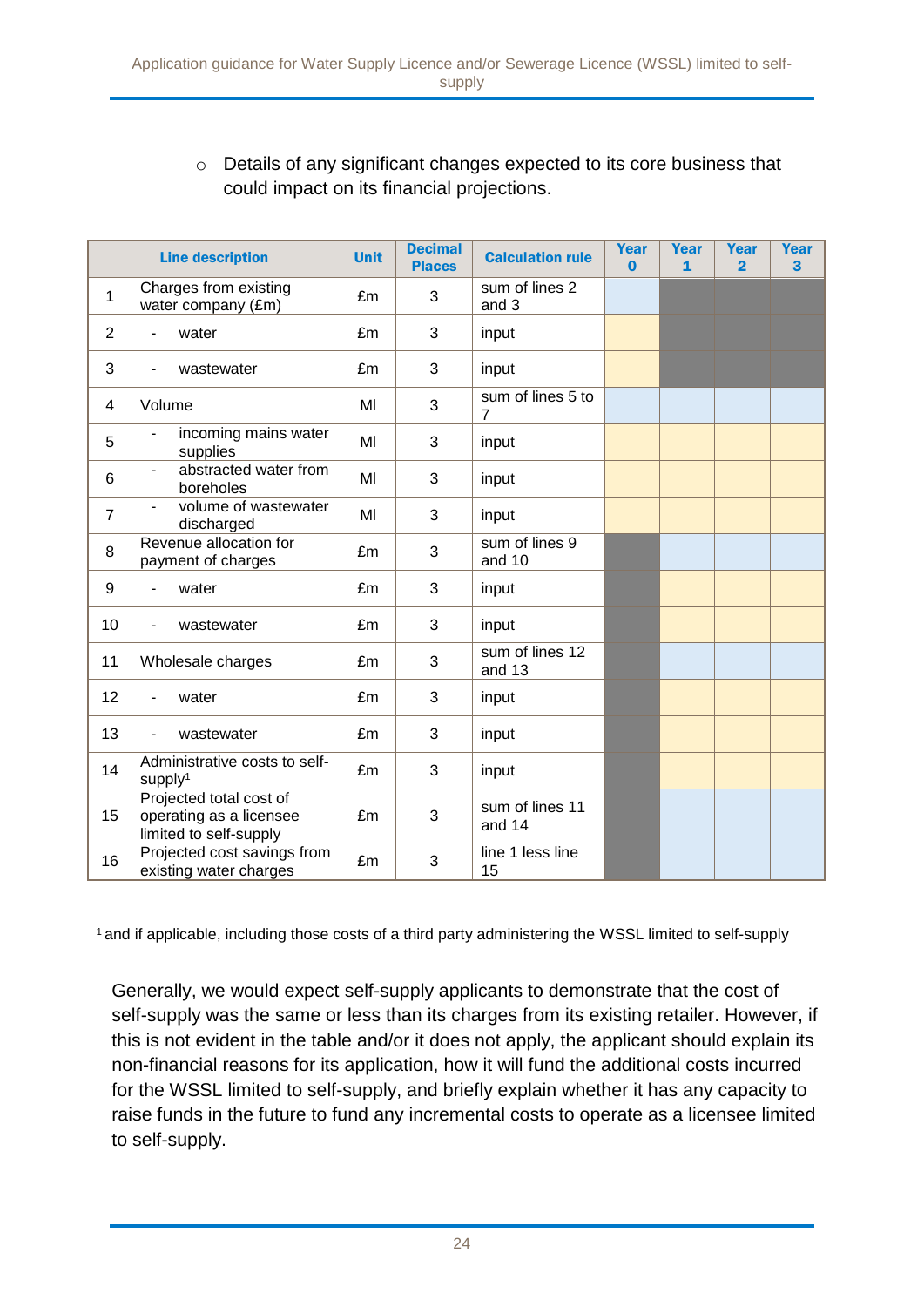### 4.4 Technical competency

### 4.4.1 Purpose of the section

In this section, the applicant should set out the resources that it considers it requires to deliver the strategy described in the application.

### 4.4.2 Guidance on questions C1 and C2 of the application form

The applicant should be able to demonstrate that it has adequate knowledge of the requirements set out below. For some of these requirements, for example knowledge of the relevant security and emergency measures required, the applicant may be able to fulfil this requirement by showing that it has access to advisers with adequate knowledge of these issues.

The applicant should have an adequate understanding of the legal duties and responsibilities of a licensee, and be able to set out how it will comply with these duties and responsibilities. The applicant should set out how it intends to ensure that it will:

- comply with its duties under the WIA91;
- comply with the Standard Conditions of the WSSL limited to self-supply; and
- communicate emergencies and details of sensitive customers to the relevant appointed company.

In addition to answering the questions on the application form, we have included below an example of a table that applicants may wish to use to demonstrate how they meet the duties and obligations of a licensee, in particular in relation to the requirements set out by the DWI, NRW and EA.

| <b>Regulation</b>                                                                       |                             | <b>Description</b> | <b>Owner</b> | How we are/will be |  |  |  |
|-----------------------------------------------------------------------------------------|-----------------------------|--------------------|--------------|--------------------|--|--|--|
|                                                                                         |                             |                    |              | addressing this    |  |  |  |
| <b>Water Industry Act</b>                                                               |                             |                    |              |                    |  |  |  |
| 39C                                                                                     | Drought plans: provision of | $\cdots$           | $\cdots$     | .                  |  |  |  |
|                                                                                         | information                 |                    |              |                    |  |  |  |
| <b>Water Supply and Sewerage Services (Customer Service Standards) Regulations 2008</b> |                             |                    |              |                    |  |  |  |
| .                                                                                       | $\cdots$                    | .                  | .            | $\cdots$           |  |  |  |
| <b>WSSL standard conditions</b>                                                         |                             |                    |              |                    |  |  |  |
| .                                                                                       | $\cdots$                    | $\cdots$           | $\cdots$     | $\cdots$           |  |  |  |
| <b>Water Industry (Suppliers' Information) Direction 2012</b>                           |                             |                    |              |                    |  |  |  |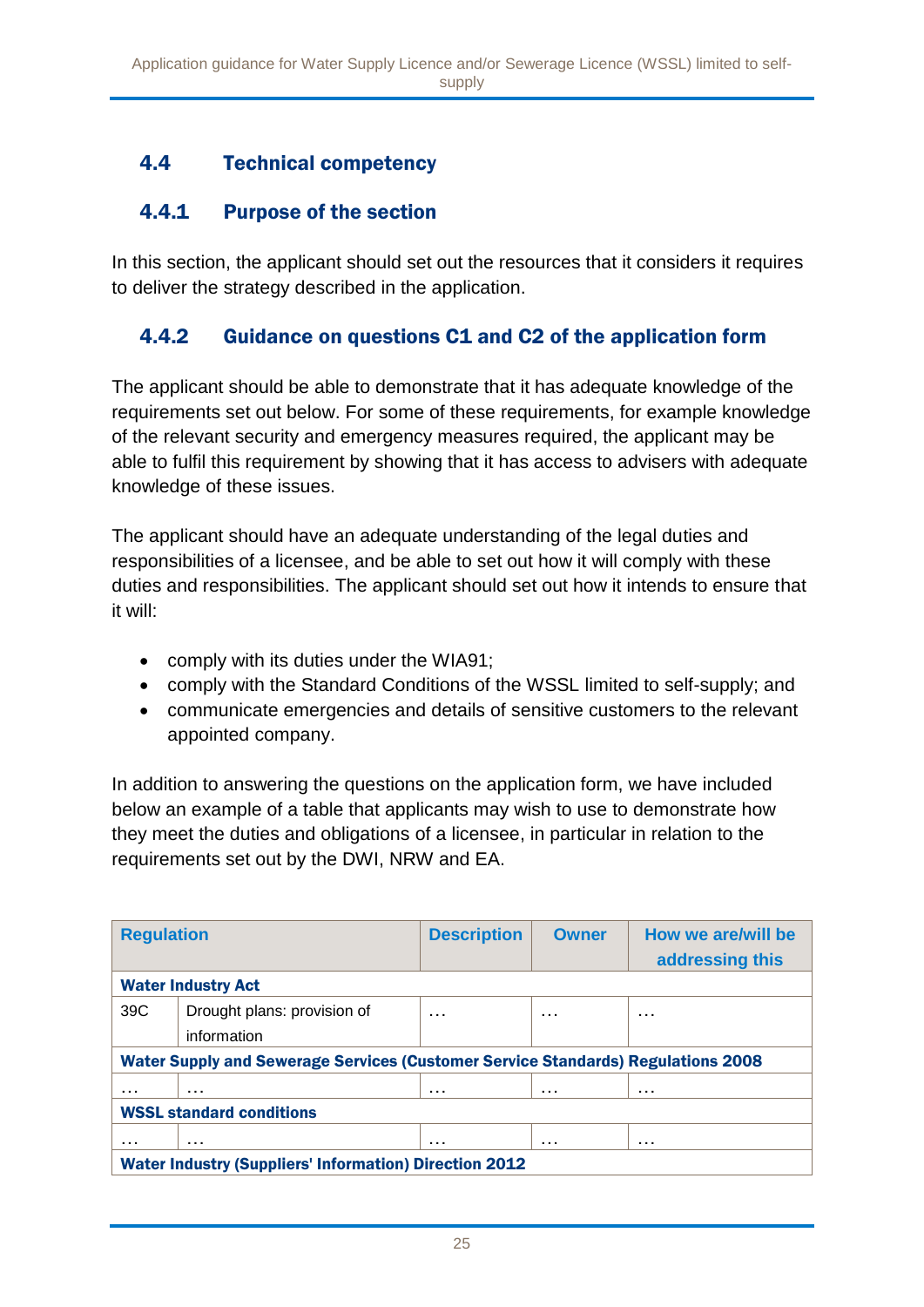| $\sim$ $\sim$ $\sim$                                        | . | . | . | . |  |  |  |
|-------------------------------------------------------------|---|---|---|---|--|--|--|
| <b>Water Supply (Water Fittings) Regulations etc.</b>       |   |   |   |   |  |  |  |
| $\sim$ $\sim$ $\sim$<br>$\sim$ $\sim$ $\sim$<br>.<br>.<br>. |   |   |   |   |  |  |  |

### 4.4.3 Requirements of the DWI

The DWI is concerned to ensure that applicants for a WSSL have an overall understanding of water supply and water quality issues, and the potential environmental impacts that can arise from its usage of supply systems so that the licensee's activities do not have a detrimental effect on an appointed company's supply system. The application form provides an opportunity for the applicant to demonstrate an understanding of the role of the DWI and of the responsibilities of licensees under the relevant sections of the WIA91, relevant regulations, licence conditions and market codes including:

- an understanding of the relationship between the wholesaler and the Licensee limited to self-supply in relation to planned and unplanned interruptions to supply and water quality incidents. The information that should be provided in relation to this requirement includes:
	- $\circ$  an understanding of the communication requirements between the parties and what arrangements will be put in place in relation to these requirements;
	- o details of any assistance that will be given during any incidents and to whom;
	- o details of the processes and capabilities that will be in place to deal with such incidents; and
	- o details of how sensitive premises will be dealt with;
- the regulatory requirement to provide wholesome water;
- the definition of water unfit for human consumption;
- the penalties for supplying water unfit for human consumption;
- an understanding of the reporting requirements of licensees, including the provision of information under the Water Undertakers (Information) Direction 2012 and the provision of a public record as specified in Regulation 34 of the Water Supply (Water Quality) Regulations 2010;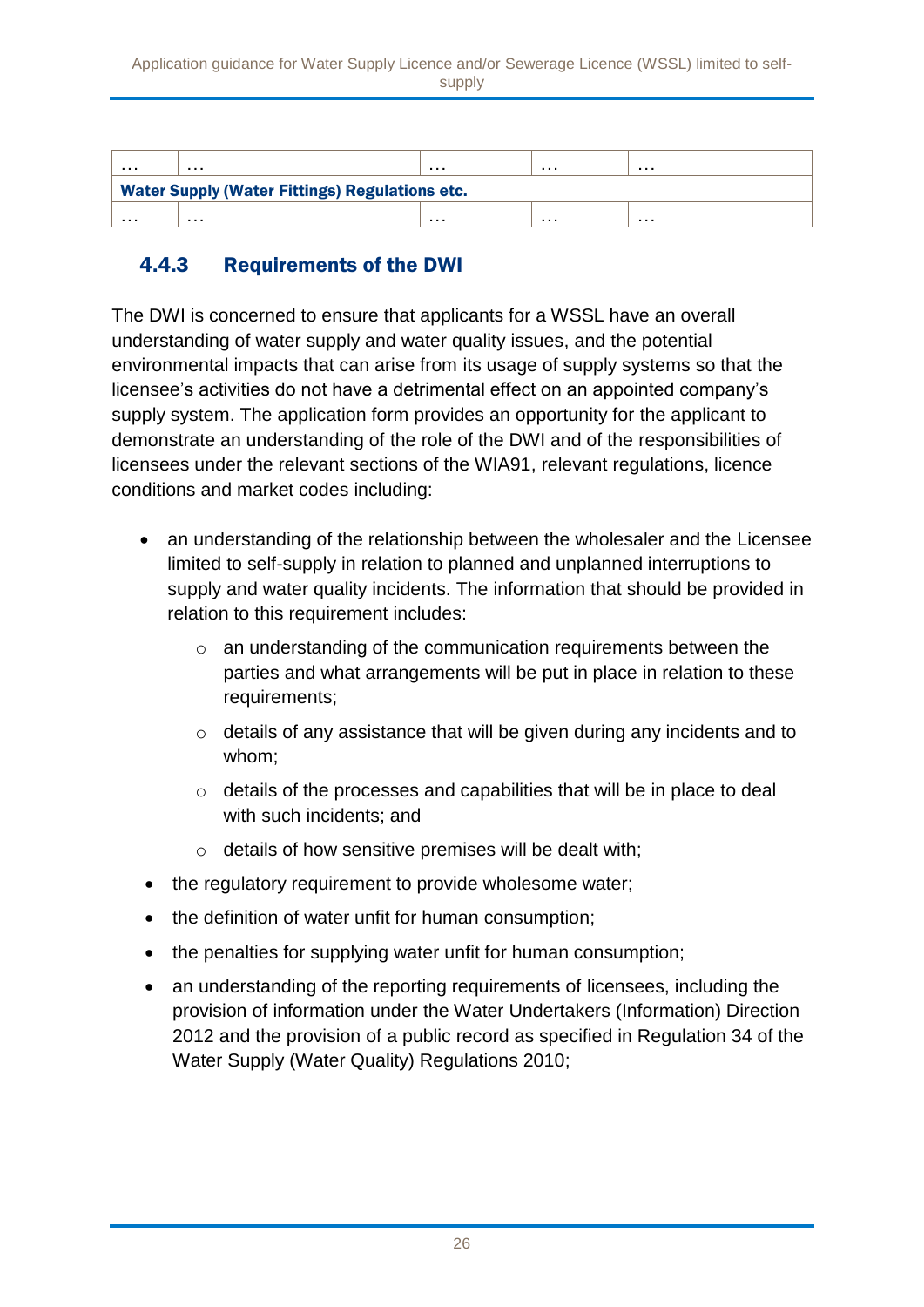- the implications for licensees of the Water Supply (Water Fittings) Regulations $13$ ;
- relevant security and emergency directions issued by Defra. Licensees may sub-contract the implementation of the plans made under these directions, but will need an understanding of the situations that can arise and of the potential need for appointed companies to communicate directly with the Licensee limited to self-supply;
- the appointed company's Water Resources Management Plan and Drought Plan and the licensee's responsibilities in helping to develop, maintain and action these plans;
- the management of planned and unplanned events including droughts; and
- the duty to promote the efficient use of water under section 93A of the WIA91.
- What provisions has the applicant made to deal with emergency situations and issues of security of supply and what allowances have been made for associated costs? (For example, how will the applicant work with the wholesaler to manage and resolve emergencies such as drinking water contamination?)

There is further guidance on the [DWI website](http://dwi.defra.gov.uk/) and in the application guidance [document.](http://www.dwi.gov.uk/stakeholders/competition/WSSL_guidance.pdf)

### 4.4.4 Requirements from the EA/NRW

The EA and the NRW is concerned to ensure that applicants have an overall understanding of the potential environmental impacts that can arise from its usage of water supply and/or sewerage systems. Applicants will need an understanding of water supply and sewerage systems and its role in managing water demand. This is to ensure that licensees' work does not have a detrimental effect on the appointed water undertaker's network, sewerage treatment processes or the environment. This will include:

- an overall understanding of domestic and non-domestic drainage, sewage (including trade effluent) and sewerage systems;
- an overall understanding of sewerage and sewage treatment processes:
- the potential environmental impacts that might arise from discharges into and from sewerage systems;

<sup>1</sup> <sup>13</sup> The Water Supply (Water Fittings) Regulations 1999 (SI 1999/1148, amended by SI 1999/1506 and SI 2005/2035).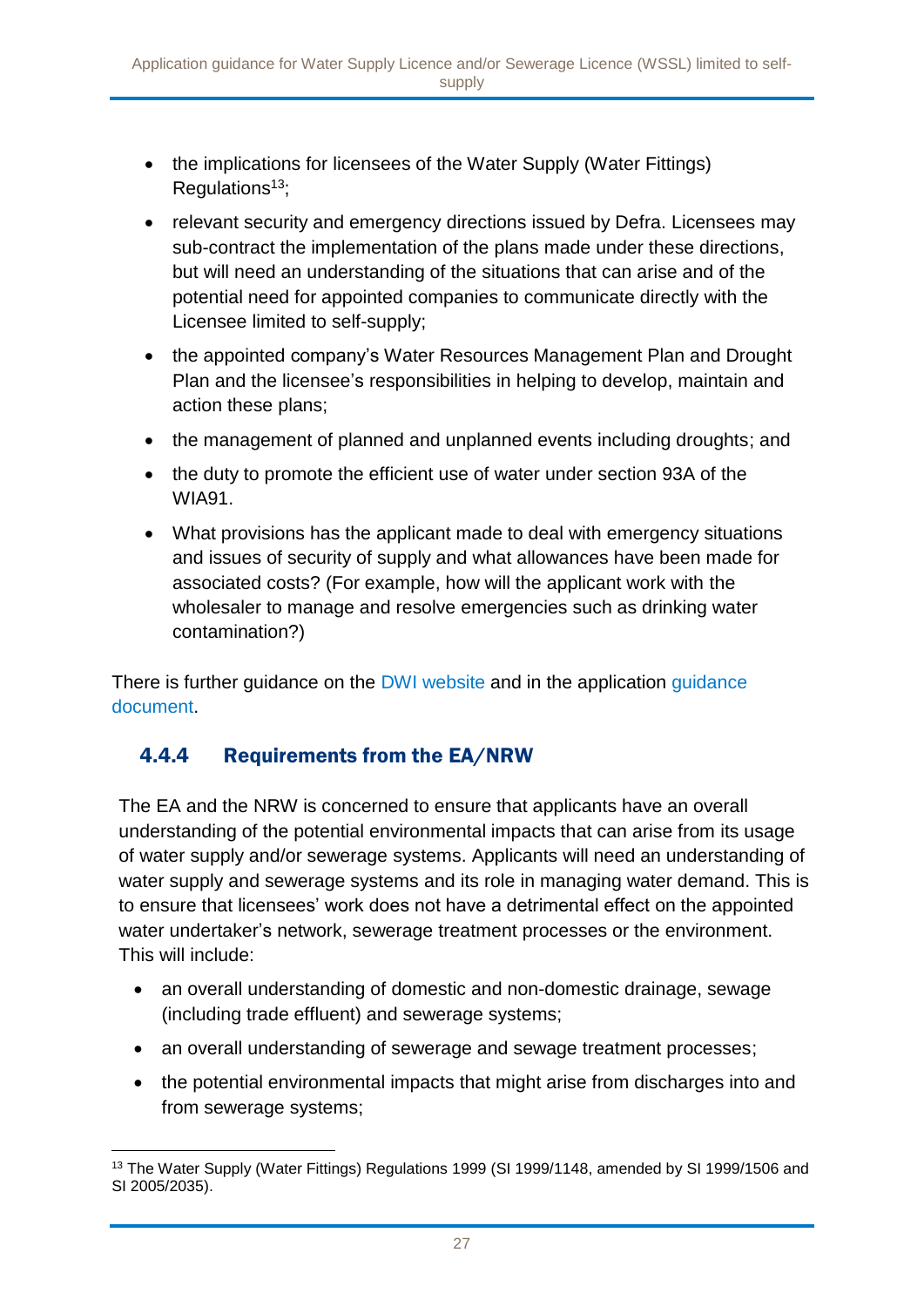- an understanding of the responsibilities with regard to contact about environmental incidents such as flooding or pollution, including:
	- o details of how telephone calls will be managed and tracked both in and out of office hours;
	- o details of the roles and responsibilities identified and the asset owner (if appropriate);
	- $\circ$  details of any set timescales for information to be forwarded to the asset owner (if appropriate) and / or the regulator (EA); and
	- o details of any monitoring and reviews that will be undertaken in delivering against any set timescales;
	- demonstration of knowledge and awareness of more sustainable approaches to surface water drainage systems (SuDS) and details of proposed engagement;
	- demonstration of knowledge and awareness of the relevant appointed company's Water Resources Management Plan and Drought Plan and the responsibilities that exist in helping to develop, maintain and action these;
	- the management of planned and unplanned events including droughts and details of support that will be provided to the relevant appointed company during these incidents; and
	- demonstration of knowledge and awareness of the duty to promote the efficient use of water under section 93A of the WIA91 and details of how water efficiency will be promoted.

### 4.4.5 Further areas to be addressed

The applicant should set out:

- How it intends to manage its key relationships (e.g. with its wholesaler(s), the DWI, NRW and the EA as appropriate)? This information is to support the declaration signed by a responsible person to state that they will work with CCWater, DWI, NRW and EA as appropriate (see section 4.5.4 below).
- What provisions it has made to manage operational incidents? For example, how will the applicant work with the wholesaler to manage and resolve operational matters such as planned and unplanned interruptions to supply and metering issues?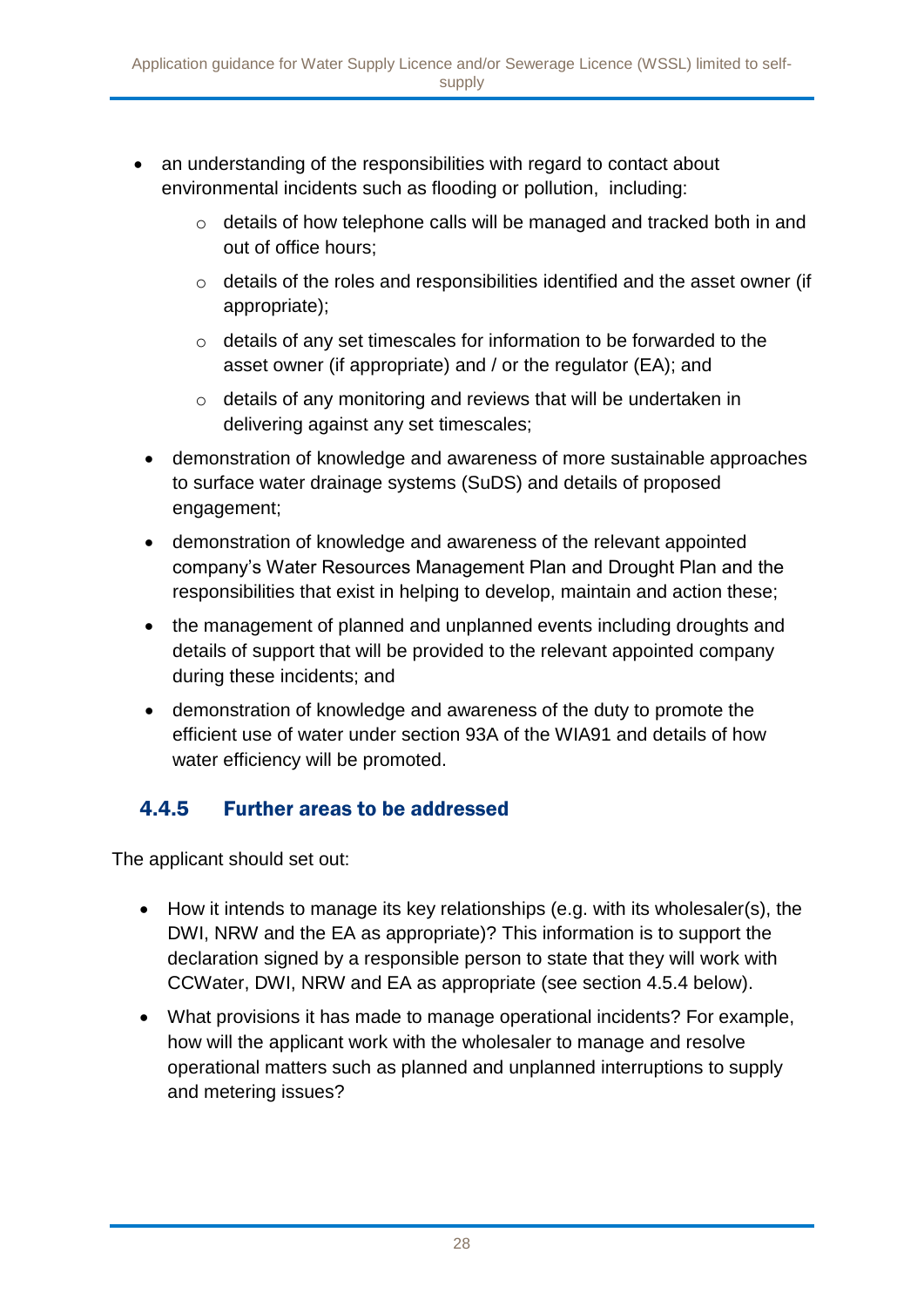### 4.5 Declarations

Except in the case of an individual applicant, we would expect the declarations listed in sections 4.5.1, 4.5.4 and 4.5.5 below to be made by one of the persons named in response to question A5 of the application form. This should preferably be by the person occupying the most senior executive position within this group.

### 4.5.1 Application form declaration (section F)

The declaration in Section F of the application form is a personal declaration made by the person signing the application form. Where that person is not an individual applicant for a licence (or licences), e.g. if the person signing the form is signing on behalf of his or her company, the term "enquiry of the applicant" means enquiry of the company.

### 4.5.2 Statement of any unspent criminal convictions

The applicant must provide details of any criminal cases which involve the applicant (and any of the individuals concerned with the direction or management of the applicant) where the applicant (or the individuals concerned) have pleaded guilty or have been found guilty of a criminal offence and/or been subjected to a civil penalty. A statement setting out the circumstances of the case(s) must be provided.

If the applicant (or any of the individuals concerned with the direction or management of the applicant) do not have unspent convictions, then a declaration to that effect from each of the individuals must be submitted as an enclosure to the application.

### 4.5.3 Declarations of 'fit and proper' status

A 'fit and proper' declaration must be provided as an enclosure to the application form by all persons concerned with the direction or management of the applicant. The declaration must state that the person:

- Does not have any unspent convictions;
- Has not been the subject of any adverse finding or settlement in civil proceedings;
- Is not, or has not been the subject of a regulatory investigation or disciplinary proceedings; and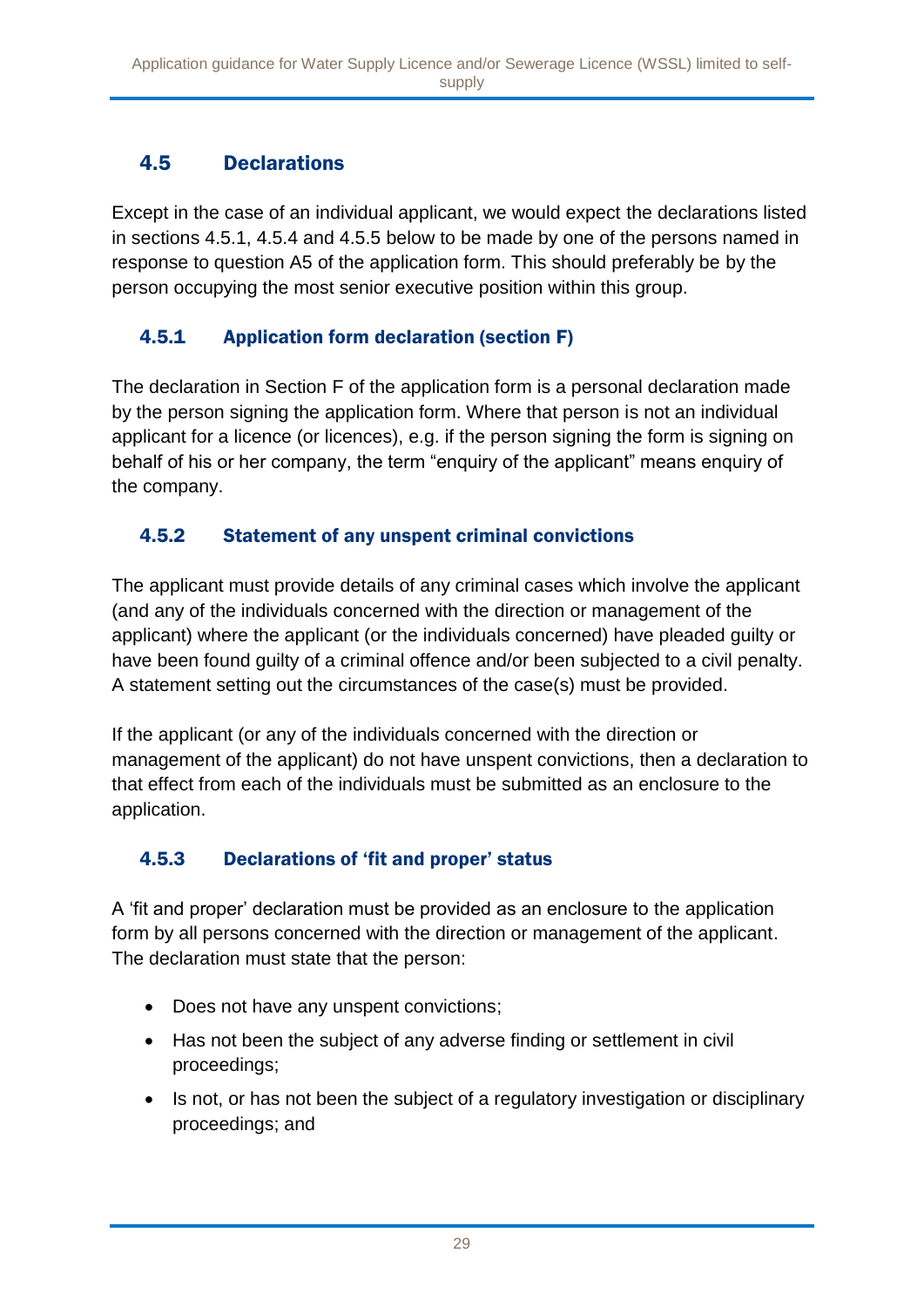Has not been involved in the management of a business that has gone into insolvency liquidation or administration while the person has been connected with that organisation, or within one year of that connection.

#### 4.5.4 A declaration from the applicant that, if granted a licence, it will work positively with CCWater, the DWI, NRW and the EA

The applicant is required to provide a declaration that, if granted a licence, it will work positively with the CCWater, DWI, NRW and the EA, and that it will provide information that the organisations request.

CCWater has a duty to represent and provide information to consumers, including those supplied by a licensee. Section 29 of the WIA91 gives CCWater the power to investigate a complaint against any licensee, where a customer has been unable to resolve the matter directly.

Applicants should also be aware that CCWater will be able to direct licensees to provide information that it requires for the purpose of carrying out its functions<sup>14</sup>. The requirement for a declaration is intended to make the applicant aware of CCWater and its role and that they will need to work together.

#### 4.5.5 Declaration that the applicant is aware of the responsibilities of licensees under the WIA91, including responsibilities in relation to security issues under section 208 WIA91, and the requirements under the MAC, WRC and REC.

The requirement for a declaration is intended to direct the attention of the applicant to the responsibilities of licensees as set out in the WIA91, and particularly to the responsibilities in relation to security issues set out in section 208 of the WIA91. The declaration also provides reassurance that the applicant is aware of the responsibilities under the market codes.

1

<sup>14</sup> See section 27H of the WIA91.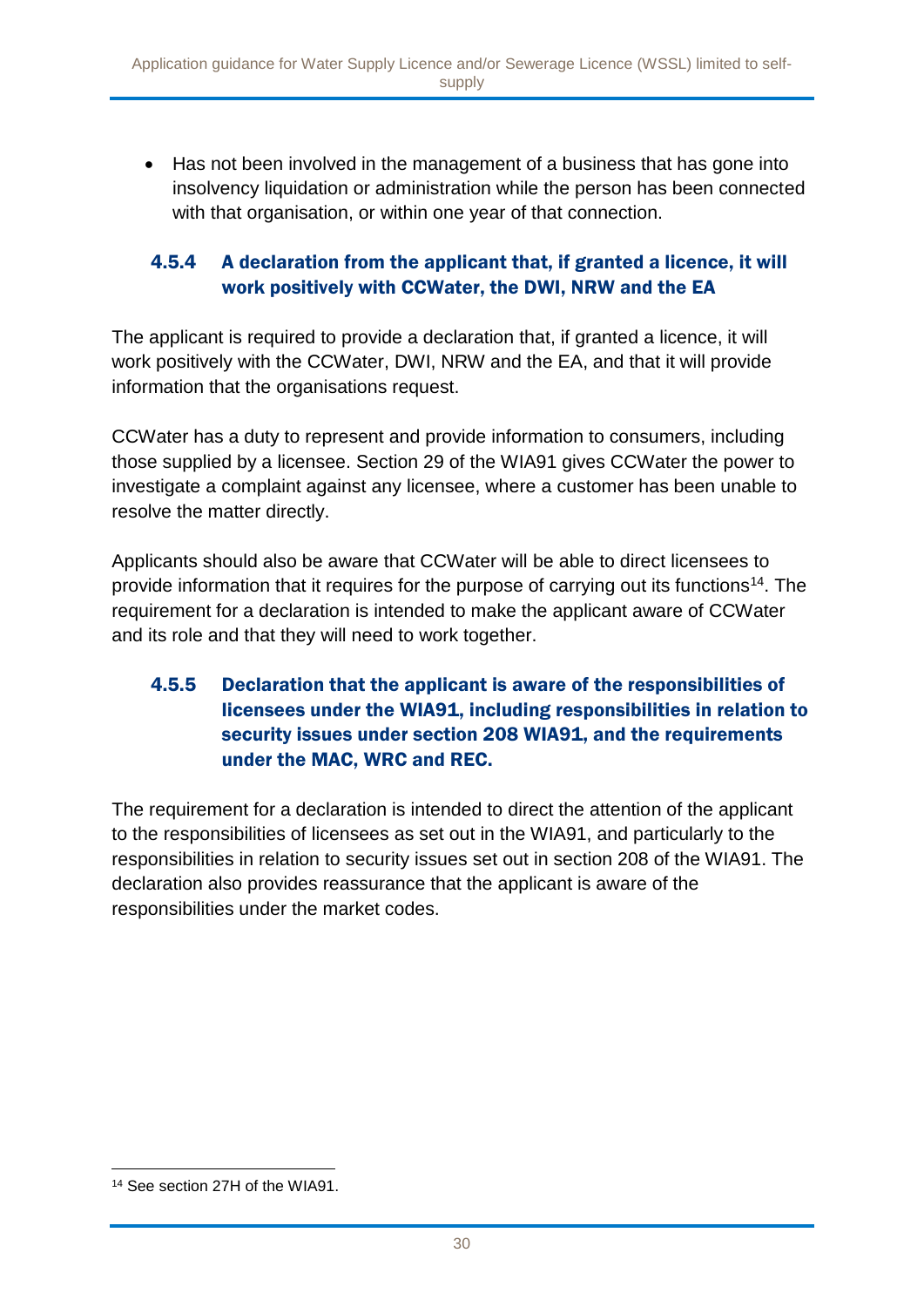# Glossary of terms

Application fee: The fee that is to accompany an application, as set out in the Licence Application Notice.

**Application form:** The form as contained in the schedule to the Licence Application **Notice** 

Appointed company: A company holding an instrument of appointment under the WIA91 as a water and/or sewerage undertaker for a defined geographic area of England and Wales. An appointed company is the wholesaler for its defined geographic area.

Associated Persons: Persons associated with a licensee limited to self-supply as set out in Schedule 2A to the Water Industry Act 1991.

**Business customers:** eligible business, charity and public sector customers.

CCWater: The Consumer Council for Water is the statutory consumer body for the water industry in England and Wales.

**DWI:** The Drinking Water Inspectorate, responsible for regulating public water supplies in England and Wales. The DWI is responsible for assessing the quality of drinking water, taking enforcement action if standards are not being met, and taking appropriate action when water is unfit for human consumption.

EA: The Environmental Agency, an executive, non-departmental government body that has a statutory duty to protect and enhance the environment in England.

Instrument of Appointment: An appointment made by the Secretary of State or the Authority for a company to provide water or sewerage services in part of England or Wales. The Instrument of Appointment imposes conditions on the relevant appointed company which Ofwat enforces.

Licence Application Notice: the notice issued by Ofwat under section 17F of the WIA91.

Licensee: The holder of a water supply licence and / or sewerage licence (WSSL).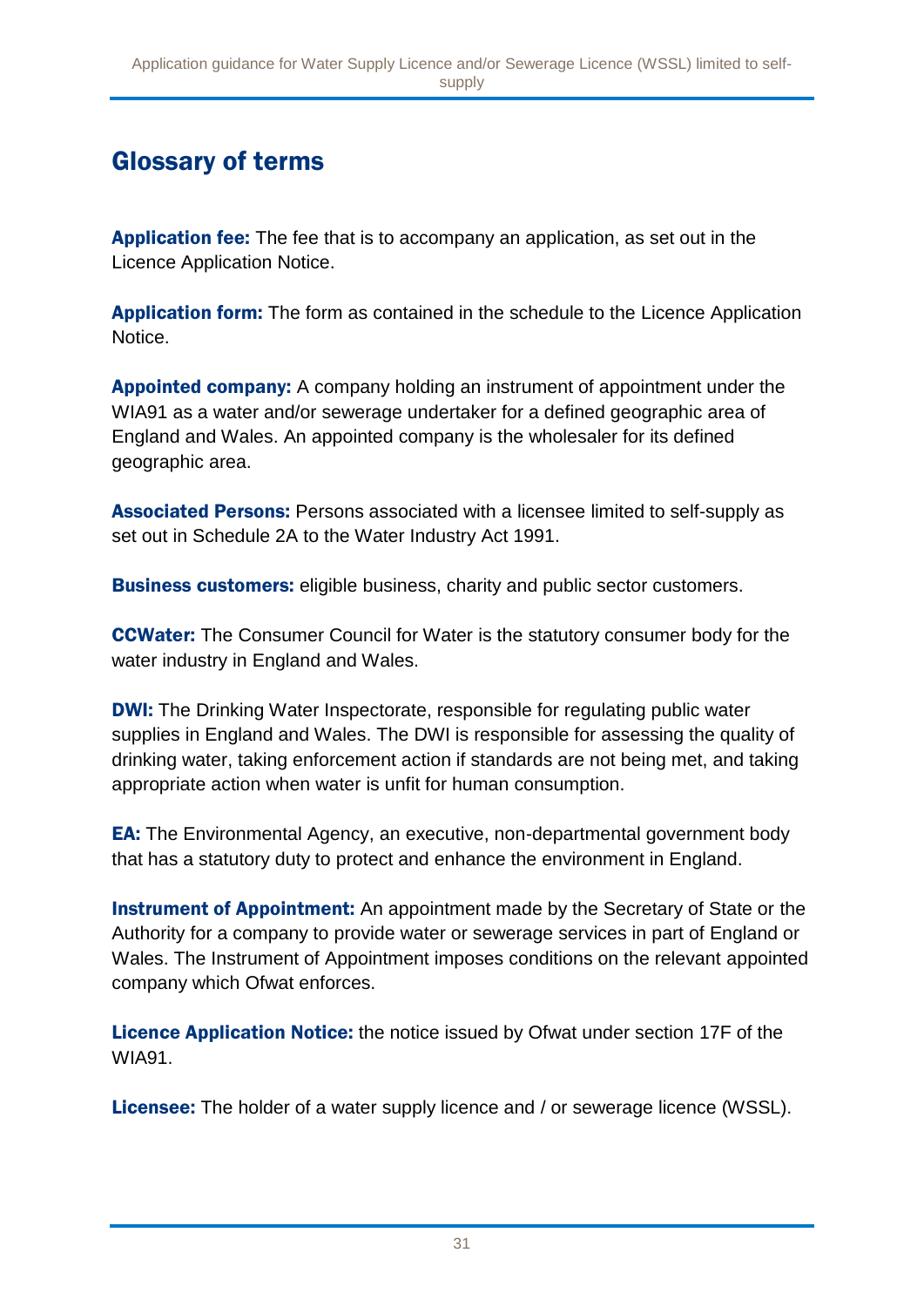Licensee limited to self-supply: A holder of a WSSL that provides retail services to its own premises and/or those of its associates (for example, subsidiaries or partners) in the areas of appointed companies wholly or mainly in England.

NRW: Natural Resources Body for Wales, is a Welsh Government sponsored body, responsible for the management of the natural resources of Wales.

**Ofwat:** The Water Services Regulation Authority.

Restricted retail authorisation: An authorisation in the water supply licence that allows the licensee to use the supply system of an appointed water company whose area is wholly or mainly in Wales for the purpose of supplying retail services to eligible premises that use 50 megalitres or more water a year (Schedule 2A WIA91).

Retail authorisation: An authorisation in the water supply or sewerage licence that allows the licensee to use the supply system of an appointed water company and the sewerage system of an appointed sewerage company whose area is wholly or mainly in England for the purpose of supplying retail services to eligible premises (Schedules 2A and 2B WIA91).

Sewerage system: as defined in section 17BA(7) of the WIA91.

**Scottish licence:** means a licence granted by the WICS pursuant to the Water Services etc (Scotland) Act 2005.

**Standard Licence Conditions:** The standard licence conditions of Water Supply and Sewerage Licences published by the Secretary of State (for Environment, Food and Rural Affairs) pursuant to sections 17H and 17HA of the WIA91.

Sensitive customer: Defined in Standard Condition 6 as a vulnerable nonhousehold customer, including any non-household customer for eligible premises occupied by the sick; the elderly; the disabled; or other vulnerable sections of the population; and/or which is a hospital; or a school.

Supply system: as defined in section 17B of the WIA91.

Undertaker: a company appointed under section 6 of the Water Industry Act 1991.

WA14: Water Act 2014.

WIA91: Water Industry Act 1991.